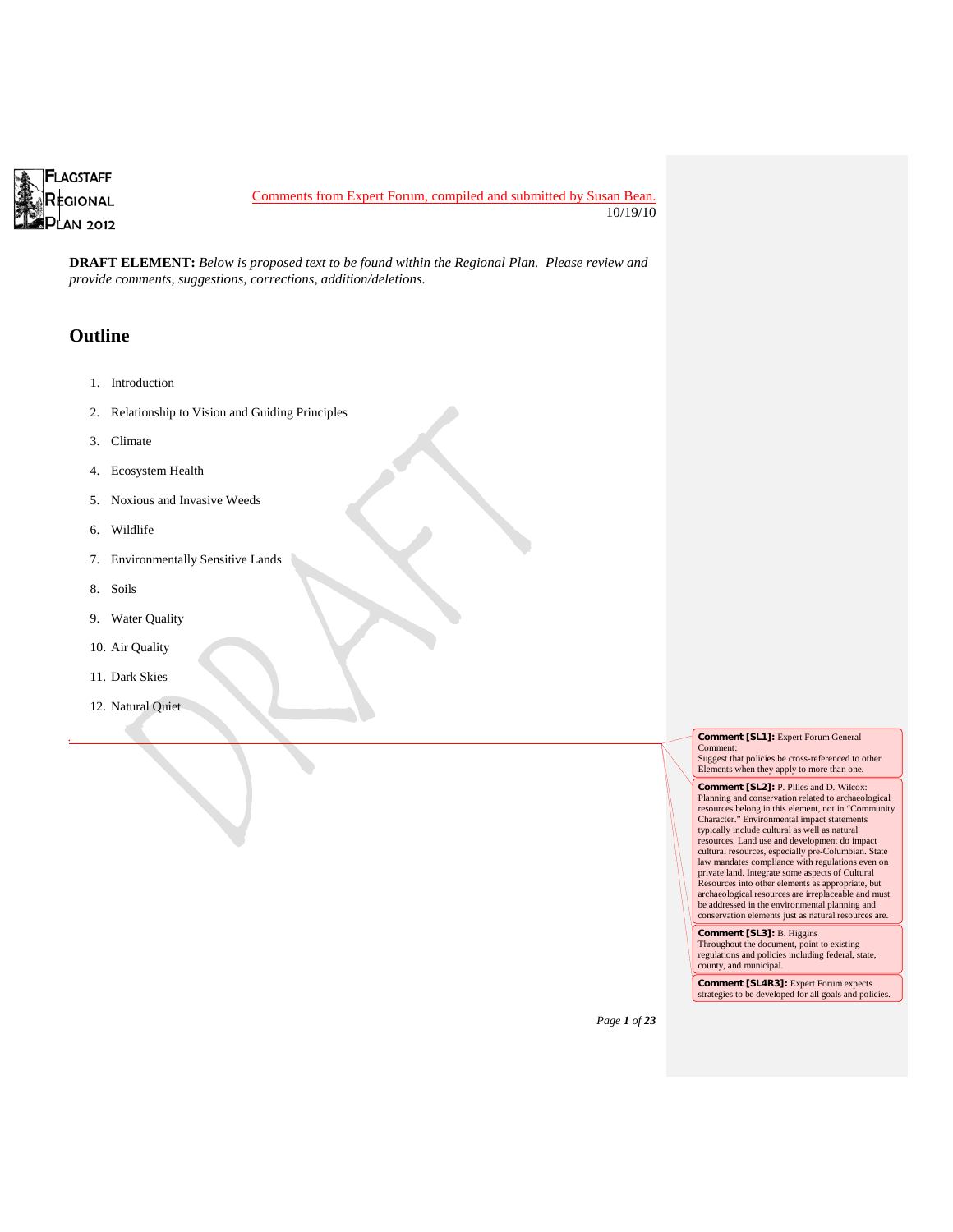

### **1. Introduction**

The abundance of natural resources was instrumental in the early settlement of Flagstaff in the 1870s. The availability of water, timber, and forage was the basis for the economy upon which the town was founded. As time passed, the economy shifted from a focus on the extractive use of natural resources to an amenity-based approach. For example, tourism, recreation and quality of life based on the natural environment have become more important to the economy than the former extractive uses such as logging. Notwithstanding the change in emphasis from "extractive use" to "amenity," the natural environment remains critically important to the economy, character, and quality of life of the region and remains of primary importance to residents and visitors.

Arizona Revised Statutes require both an Environmental Planning element and a Conservation element to be included in this plan. In the Flagstaff region, where the environment is such an important part of the character and economy of the community, it would be difficult, if not impossible to consider Environmental Planning separately from Conservation – the two topics are inextricably linked. Therefore, for purposes of this plan, they are merged into one element based on the presumption that the conservation of natural resources and the natural environment is critically important for the future prosperity of the Flagstaff community. In other words, underlying the Regional Plan is the basic principle that a healthy natural environment is necessary for a healthy and prosperous human community.

This element of the plan addresses climate, ecosystem health, noxious and invasive weeds, water quality, air quality, soils, wildlife, and environmentally-sensitive lands. Other resources such as dark skies and natural quiet are also discussed in this element in the context of natural resources worthy of conservation and protection.

## **2. Relationship to Vision and Guiding Principles**

The protection of the natural environment is a common thread running through virtually all elements of the 2001 *Flagstaff Area Regional Land Use and Transportation Plan*, as well as this plan update. The stewardship of the region's ecological setting and the future vitality of its natural environment are featured prominently in the Vision Statement contained in this plan. Likewise, conservation of the natural environment is consistent with the adopted Guiding Principles, especially pertaining to sustainability, healthy ecosystems, smart growth and quality development, a vibrant and resilient economy, sense of place and community character, and partnerships. The long-term health and viability of our natural landscapes is essential to achieving the future envisioned by this plan.

*Page 2 of 23*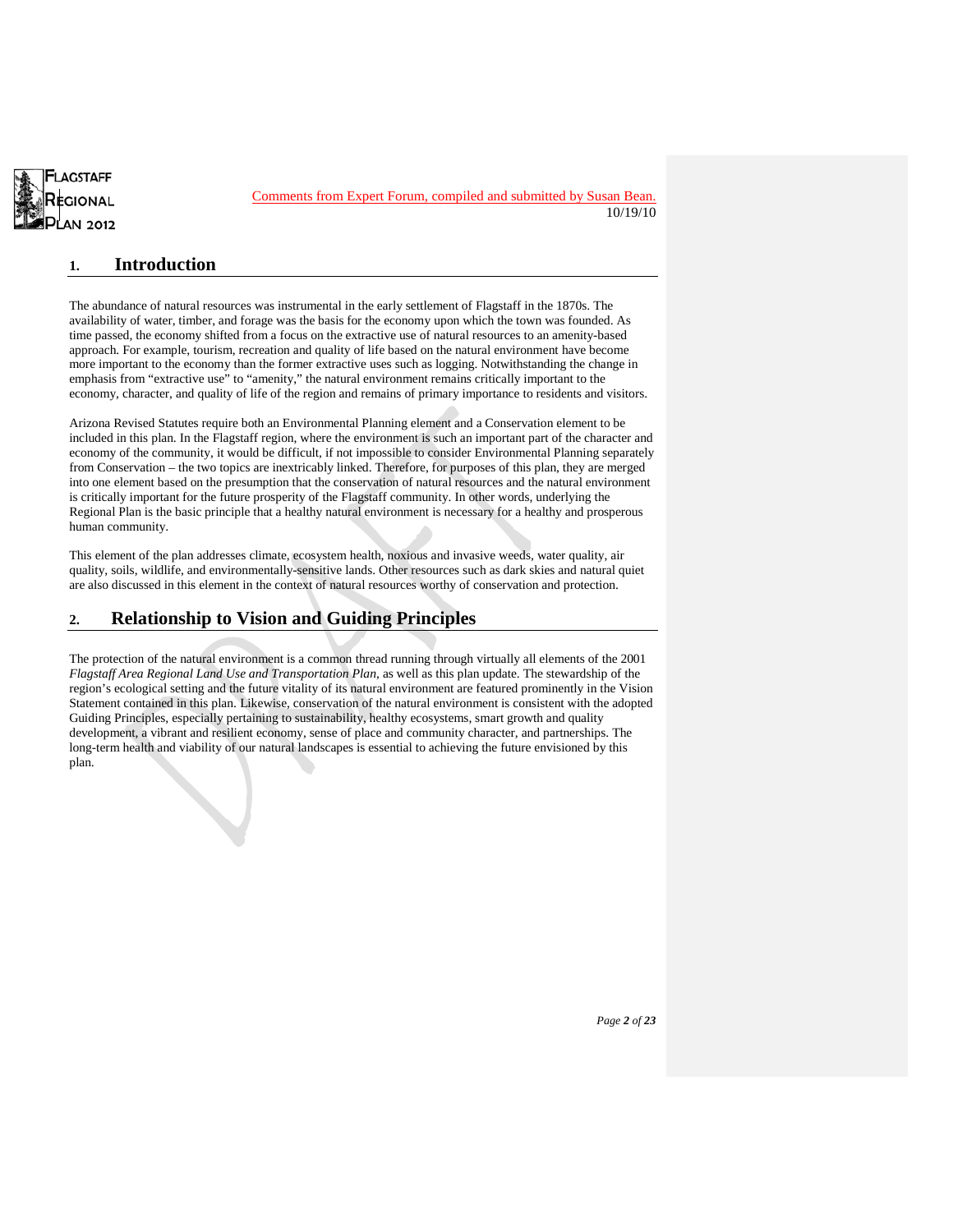

### 3. **Climate**

As a result of its high elevation, geographic location and low humidity, Flagstaff is characterized by a pleasant four-season climate and clear skies that help define our community character and quality of life. Winter and summer temperatures are mild, with average winter highs of 45 degrees and average summer highs of around 80 degrees, and the area experiences almost 300 days of sunshine a year (data from National Weather Service station at Flagstaff Pulliam Airport for the period 1950-2007 and reported in Hereford 2007). These characteristics make the greater Flagstaff area a year-round recreational haven for residents and visitors alike. Climate also plays a pivotal role in shaping the abundance and quality of our region's natural resources, including our water supply, the composition of our ecosystems, and the availability of wildlife habitat. Consideration of Flagstaff's current and future climate is thus foundational to the development of Environmental Planning and Conservation policies in the Regional Plan.

True to the general pattern of precipitation across the southwest, on average almost two-thirds of Flagstaff's annual rain falls in distinct winter and summer peaks. Afternoon thunderstorms originating to the south typically develop during the July to September "monsoon" season. Summer rain is more abundant than winter, and less variable than rainfall in winter and spring. Long-term average annual precipitation in Flagstaff is 21.6 inches per year and the amount can vary considerably from year to year (Hereford 2007). Winter and summer precipitation do not contribute equally to Flagstaff's water supply. Due to the greater amount of evaporation and surface runoff that occurs during monsoon season, summer precipitation does not appreciably increase available water supply, but can reduce peak water demand. Conversely, winter precipitation in the form of rainfall or snow increases the annual springtime surface water yield of bodies such as Lake Mary reservoir and the Inner Basin springs, despite its greater variability (Hereford 2007). Adequate snowfall plays a key role in providing the economic benefits that arise from Flagstaff's abundant winter recreational opportunities. Snow may fall in any season and averages about 100 inches annually in the city and extreme winter snowstorms are not uncommon, as the blizzard of early 2010 demonstrated.

Local variation in climate plays a major role in shaping the range of vegetation communities, ecosystems and associated wildlife found in the region. While ponderosa pine forests predominate, elevational gradients of temperature and precipitation result in a diversity of plant communities ranging from arid grassland and pinyonjuniper shrubland at lower elevations to mixed conifer and alpine tundra at the summits of the San Francisco Peaks. This relationship between climate and vegetation was noted as early as the late  $19<sup>th</sup>$  Century by the famous ecologist C. Hart Merriam, and helped inspire his 'life zone concept" following his field studies of the Peaks (Merriam and Steineger 1890). This diversity of vegetation in turn affords a range of habitats for wildlife that depend on particular plants and plant communities to meet their daily and seasonal needs. Seasonal changes in climate also shape the migratory movements of animals such as elk, deer and pronghorn through the planning area as populations move between their summer and winter ranges.

Historic records from weather stations and prehistoric climatic indicators such as tree ring widths suggest that Flagstaff and the southwest in general have long been characterized by alternating dry and wet periods, and that these have sometimes lasted for many decades or even longer (Hereford et al. 2002, Hereford 2007). These alternating periods of high rainfall and drought appear to be associated with multi-year weather cycles originating in the western Pacific commonly referred to as El Nino and La Nina, which are particularly important for winter precipitation levels (Garfin et al. 2006). By contrast, Flagstaff's summer monsoons are most directly affected by northerly winds which develop along the western coast of Mexico, but this relationship is less well-understood by climatologists. The past decade has seen a prolonged period of elevated temperatures and drought across the southwest and associated water level drops in many regional reservoirs (Univ. Colorado at Boulder 2009), and 1950-2007 records from the National Weather Service station at Pulliam Airport indicate the period since 1996 has been the driest during this interval in the Flagstaff area (Hereford 2007). Compared to other areas of the

**Comment [SL5]:** R. Scott, N. White, B. Higgins add ":Adaptation and Mitigation"

*Page 3 of 23*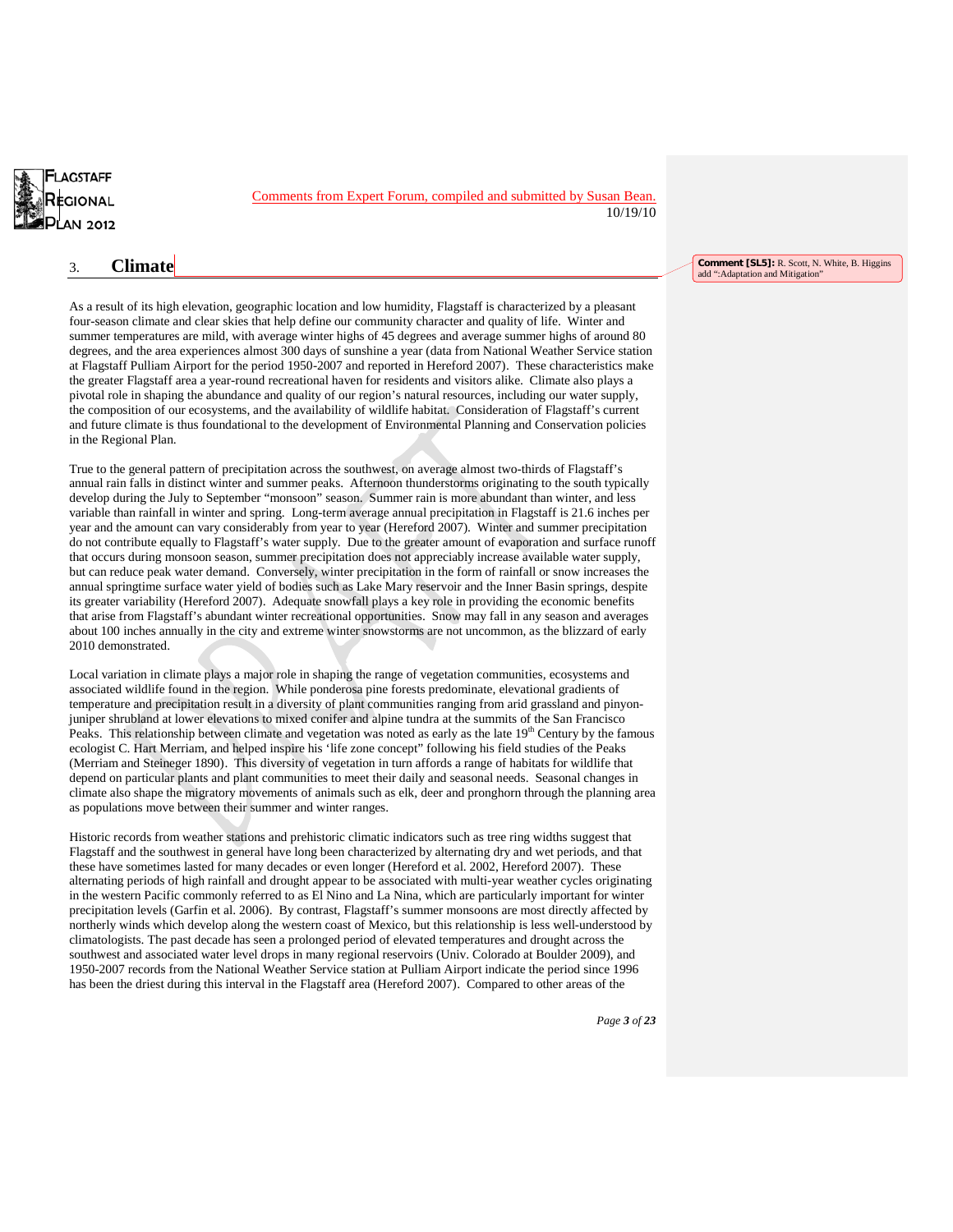

country, the increase in average temperatures in the southwest in recent years has been among the highest (U.S. Global Change Research Program 2009).

An unanswered question with large implications for future planning and conservation efforts in the Flagstaff area is the extent to which the recent trend toward a drier and hotter climate reflects a permanent shift associated with global climate change, and how the predicted future warming of the planet will impact our region. There is now a broad consensus among climate scientists that the recent rise in global surface temperatures is largely due to the "greenhouse effect": the trapping of heat by elevated levels of carbon dioxide and other gases produced by the burning of fossil fuels, deforestation, and other human activities (Intergovernmental Panel on Climate Change 2007). There is also abundant evidence from around the globe that climate change is already affecting natural phenomena ranging from increased high-severity wildland fires to decreased mountain snowpack to outbreaks of insect pests to shifts in species distributions (Westerling et al 2006, IPCC 2007, US Global Change Research Program 2009, NABCI 2010, Parks and Bernier 2010).

Scientists cannot yet predict with precision how global temperature increases in coming decades will affect our regional climate, due to uncertainty regarding future rates of greenhouse gas emissions and the relatively coarse resolution of current global climate models. Nonetheless, most models predict that the American southwest will become warmer and drier overall and experience decreased snowfall and shorter winters (Seager et al. 2007, U.S. Global Change Research Program 2009, Mearns, 2010). Climate models differ primarily in the extent, rather than the direction, of the changes they predict, though scientists are less certain about how climate change may alter summer monsoon patterns in our region (Bachelet et al. 2007). The future climate predicted for the southwest is expected to cause a range of effects, many of which may interact and be exacerbated by a growing population. These include a dwindling water supply, increased frequency and severity of wildland fires, spread of invasive species and insect pests, tree die-offs, increased risk of flooding and erosion in areas of vegetation loss, and shifts in the location of suitable habitat conditions for various plant and animal species (Southwest Climate Change Network 2008, U.S. Global Change Research Program 2009, Allen et al. 2010).

While planning in the face of uncertainty presents considerable challenges, the consequences of predicted climate change for Flagstaff and their implications for natural resource policy can already be glimpsed on the landscape. A recent interagency study of northern Arizona's water supply led by the U.S. Bureau of Reclamation (U.S. Department of the Interior 2006) projected unmet demands in the region by 2050 even with enhanced conservation measures unless further resources are developed, and cautioned that further development of the Colorado Plateau's C- and N-aquifers could become unsustainable. All of the study's proposed alternatives included some provision of water from Lake Powell, yet the likely reduction in Colorado River reservoirs expected under most climate change scenarios was not factored into the analysis. Therefore, it would be proactive to ensure that planning efforts incorporate the likelihood that future water supplies may be even more limited than predicted.

Climate also influences a range of conditions in the ponderosa pine ecosystem of the Coconino National Forest, which may be particularly vulnerable to the warmer and drier climate of the future (U.S. Department of Agriculture 2010). The stress of drought combined with high tree density caused the severe bark beetle infestation and tree die-off observed in Flagstaff's forests beginning in 2002. Ponderosa forests are adapted to relatively frequent low- to moderate-intensity fires and benefit from regular burning, but the shift to a longer fire season and to more frequent severe stand-replacing fires associated with warming may represent a threat to their persistence absent aggressive restoration efforts. Modeling efforts by local scientists suggest that the ponderosa pine ecosystem may also be threatened by climate change independent of changes to fire and other disturbances, as some models predict that Arizona's future climate may be unfavorable to the species in many areas where it is currently found (Ironside et al. 2010). These possibilities reinforce the urgency of implementing large-scale proactive restoration efforts such as the Four Forests Restoration Initiative (see the "Ecosystem Health" section of this element), which will improve the resiliency of our forests to climate change while reducing fire risk to our community.

*Page 4 of 23*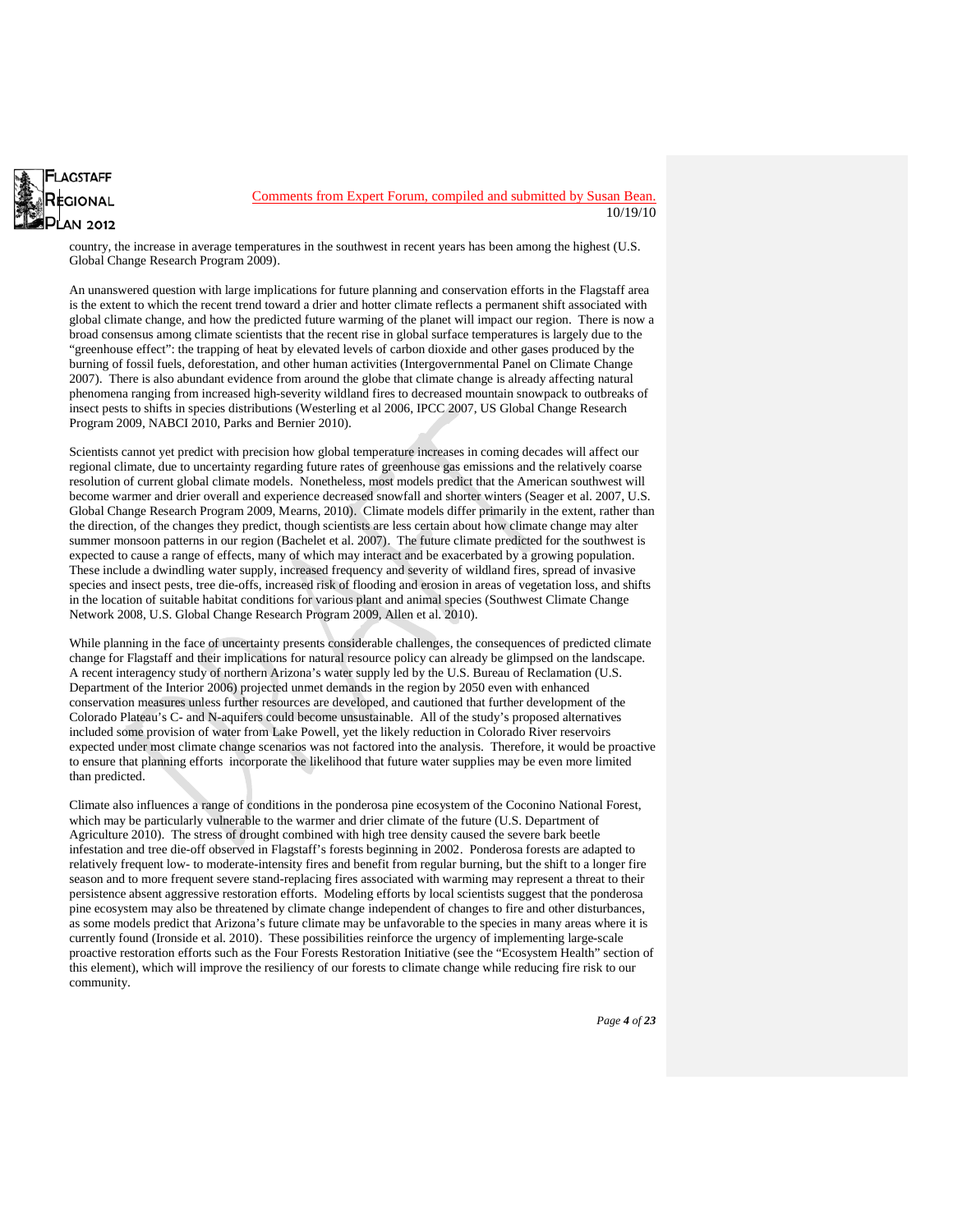

Consideration of how climate change may affect conservation of our region's natural resources underlies the goals and policies in this element, in accord with the growing consensus among scientists and land managers in academic, agency, government, and non-governmental circles that this connection be explicitly addressed in resource management plans (Association for Fire Ecology 2006, U.S. Government Accountability Office 2007, U.S. Global Change Research Program 2009, U.S. Department of Agriculture 2010). While the promotion of regional, national and global policies to reduce greenhouse gas emissions via conservation and alternative energy development is vital (see for example "Energy" and "Transportation" in this Plan), policies designed to help minimize and mitigate the effects of projected climate change on our natural resources are equally necessary. Such climate change "adaptation strategies" inform many of the policies in the sections that follow and include actions designed to improve the resiliency of our treasured natural landscape to respond to long-term climate change. We can take actions such as thinning and prescribed fire to improve the health and resiliency of our forests, and conservation of wildlife corridors so species can move in response to shifts in their habitat. Above all, climate change will likely affect the quality of life for Flagstaff's residents in coming years in both predictable and unexpected ways and influence the long-term sustainability of our community. The stability of our water supply, outbreaks of insect pests, and the frequency and severity of wildfires may all be affected, with potentially severe economic and social consequences as Flagstaff residents continue to experience in the aftermath of the 2010 Schultz Fire (Arizona Daily Sun 2010). Adaptation to climate change should thus also be integrated into our approach to other key plan elements including energy, water use, and transportation.

Goal: To integrate the best available science about climate change and its projected regional effects into all policies governing the use and conservation of Flagstaff's natural resources, including development of adaptation strategies to promote sustainable use of energy, water, air, ecosystems, and wildlife for current and future generations.

#### **Policies:**

- 1. Develop water use policies which attempt to integrate current best projections of climate change effects on the Colorado Plateau's water resources, emphasize conservation and water harvesting, and minimize the energyintensive transport and pumping of water.
- 2. Encourage energy efficiency and conservation in the public, commercial and residential sectors through policies that promote more efficient lighting, better insulation, and increased use of alternative energy for generation of electricity.
- 3. Promote management strategies such as the Four Forests Restoration Initiative to increase the resiliency of our ecosystems to the effects of climate change, including thinning and other restoration techniques for our ponderosa pine forests to reduce their vulnerability to catastrophic wildfire and insect pest outbreaks
- 4. Promote transportation options such as increased public transit and more bike lanes that will reduce congestion, fuel consumption, and overall carbon emissions.
- 5. Maintain and restore important wildlife corridors throughout the planning area to allow wildlife to find suitable habitat in the face of climate change by moving along vegetational and elevational gradients.

6. Revisit relevant Policies and Strategies in this element as better knowledge of the likely effects of climate change for the region's resources is developed.

**Comment [SL6]:** preventing habitat fragmentation, and conserving wildlife corridors

**Comment [SL7]:** M. Jackson most accurate scientific information

**Comment [SL8]:** M. Jackson and conservation of water and energy resources, and to preserve local ecosystems and environmentally sensitive lands, wildlife diversity and habitats, and water and air quality,

**Comment [SL9]:** N. White, B. Higgins, R. Scott Need two Goals: 1. Adapt (to climate change) 2. Mitigate (do what we can to decrease our contribution to the problem)

**Comment [SL10]:** R. Scott Declare an overarching goal to "Conserve natural resources."

**Comment [SL11]:** from R. Miller **and encourage cooperation with our neighbors.**

**Comment [SL12]:** Expert Forum: strategies such as weatherization,

**Comment [SL13]:** R. Miller **while maintaining natural diversity of plants and animals Comment [SL14]:** M. Jackson

**Comment [SL15]:** M. Jackson and urban growth

traffic

**Comment [SL16]:** Prevent habitat fragmentation to enable migration of plant communities in response to changing conditions.

**Comment [SL17]:** R. Miller **7. Encourage concentrated development following an urban village concept to conserve resources and open space.**

**Comment [SL18]:** R. Miller **8. Continue to promote cooperation between levels of governments, the public and business.**

*Page 5 of 23*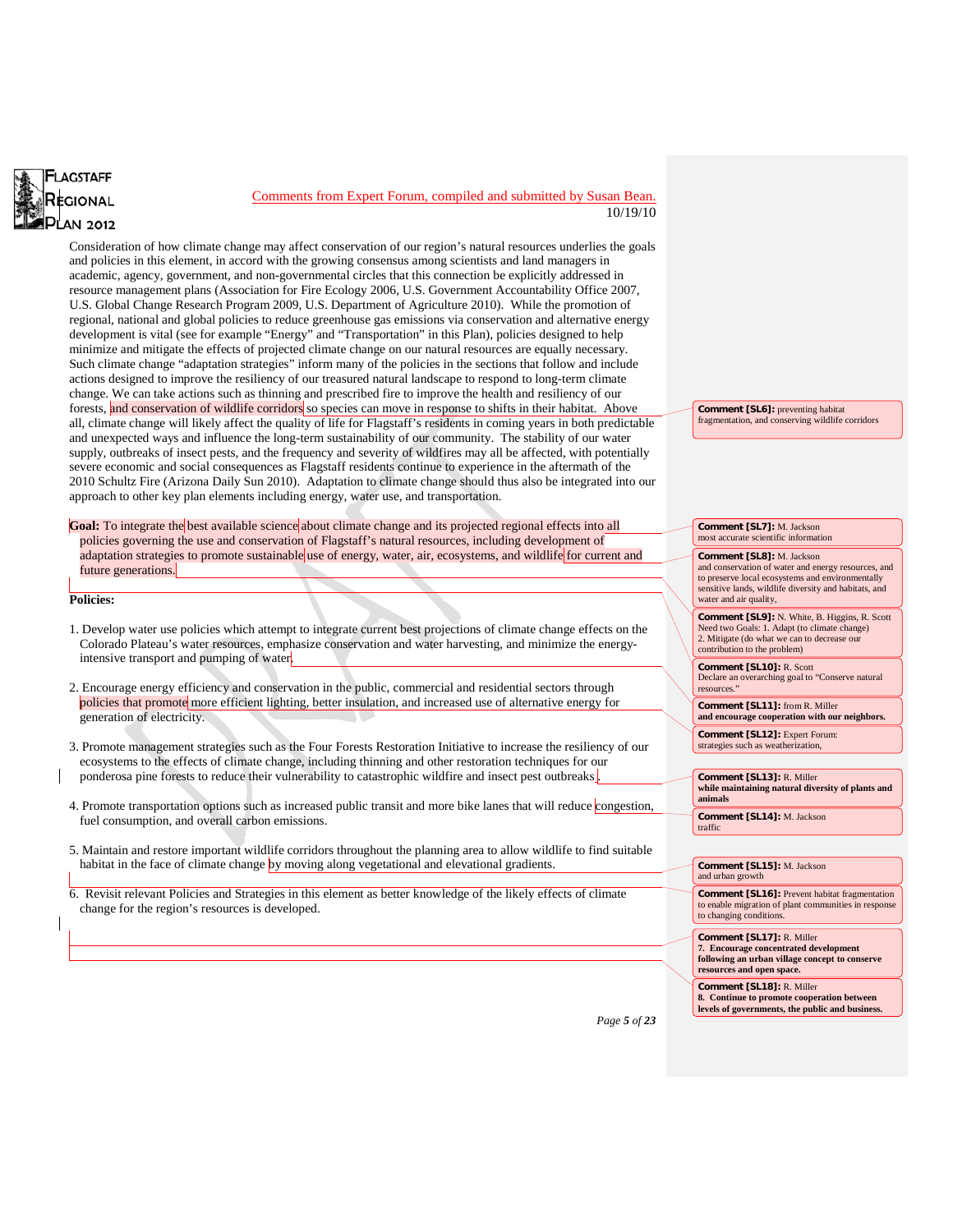

### 4. **Ecosystem Health**

Flagstaff residents place a high value on the environment in which we live. The community is situated in the midst of the largest contiguous ponderosa pine forest in the western hemisphere. Scattered throughout this forested landscape are a number of other less extensive but ecologically significant ecosystem types, including mixed conifer forest, alpine tundra, pinyon-juniper woodlands, grasslands, wetlands and wet meadows, and riparian areas. Ecosystem health is important in the Flagstaff region because the forest crosses all ownership and management boundaries including private lands, Coconino National Forest, Walnut Canyon and Sunset Crater National Monuments, State Trust Lands, and Camp Navajo. Almost three quarters of the land within the Regional Plan study area lies within the Coconino National Forest (72.24% -- see Table 1). Ecosystem health issues do not respect jurisdictional and ownership boundaries, and therefore it is important that all landowners and land management agencies work in concert to achieve common goals. Similarly, while much of this discussion focuses on ecological conditions in the ponderosa pine forest itself, this ecosystem and the others found in the planning area represent a biologically interconnected landscape for which land use and management decisions should be approached holistically.

### **Table 1: Flagstaff Region Land Ownership**

| Owner                      | Acres   | Percent |
|----------------------------|---------|---------|
| Public Multiple-Use Lands  |         |         |
| Coconino NF Lands          | 243,005 | 72.24   |
| <b>State Trust Lands</b>   | 25,627  | 7.62    |
| Camp Navajo                | 12,017  | 3.57    |
| Walnut Canyon NM           | 3,228   | .96     |
| <b>Sunset Crater NM</b>    | 3,048   | .91     |
| County Land                | 374     | .11     |
| Other                      | 705     | .21     |
| <b>Total Public Lands</b>  | 288,004 | 85.62   |
| <b>Total Private Lands</b> | 48,375  | 14.38   |
| <b>Total FMPO</b>          | 336,379 | 100.00  |

When early settlers first entered northern Arizona, they found an open forest of large, widely-spaced pines growing in a pattern of scattered clumps and openings. They reported the ability to ride a horse at full gallop through open park-like stands of trees with an understory of waist-high grasses and wildflowers. A century later, the largest trees are gone, mature yellow pines make up a much smaller percentage of the forest composition, and dense thickets of immature black jack pines are more common. Much of the grasses, forbs, and shrubs are absent in the understory having been replaced by a carpet of pine needles.

As the largest land management agency in the region, the U.S. Forest Service manages national forest lands for multiple uses including timber, grazing, mining, watersheds, and recreation among others. For much of the 20<sup>th</sup> century, management objectives were focused primarily on logging, grazing, and fire suppression. These practices – although well-intended and based on generally accepted management practices and the public policies of the time – resulted in a general decline of forest health. Most notably, the attempt to eliminate fire from a fireadapted ecosystem resulted in drastically increased fire danger – instead of periodic low-intensity surface fires which help to keep the forest healthy, more extreme stand-replacing crown fires completely destroy large areas. In addition to the threat of catastrophic wildfire, the forests surrounding Flagstaff are increasingly threatened by insect infestation, disease, and loss of native biodiversity. Long term climate change is another factor that could

*Page 6 of 23*

**Comment [SL19]:** well said!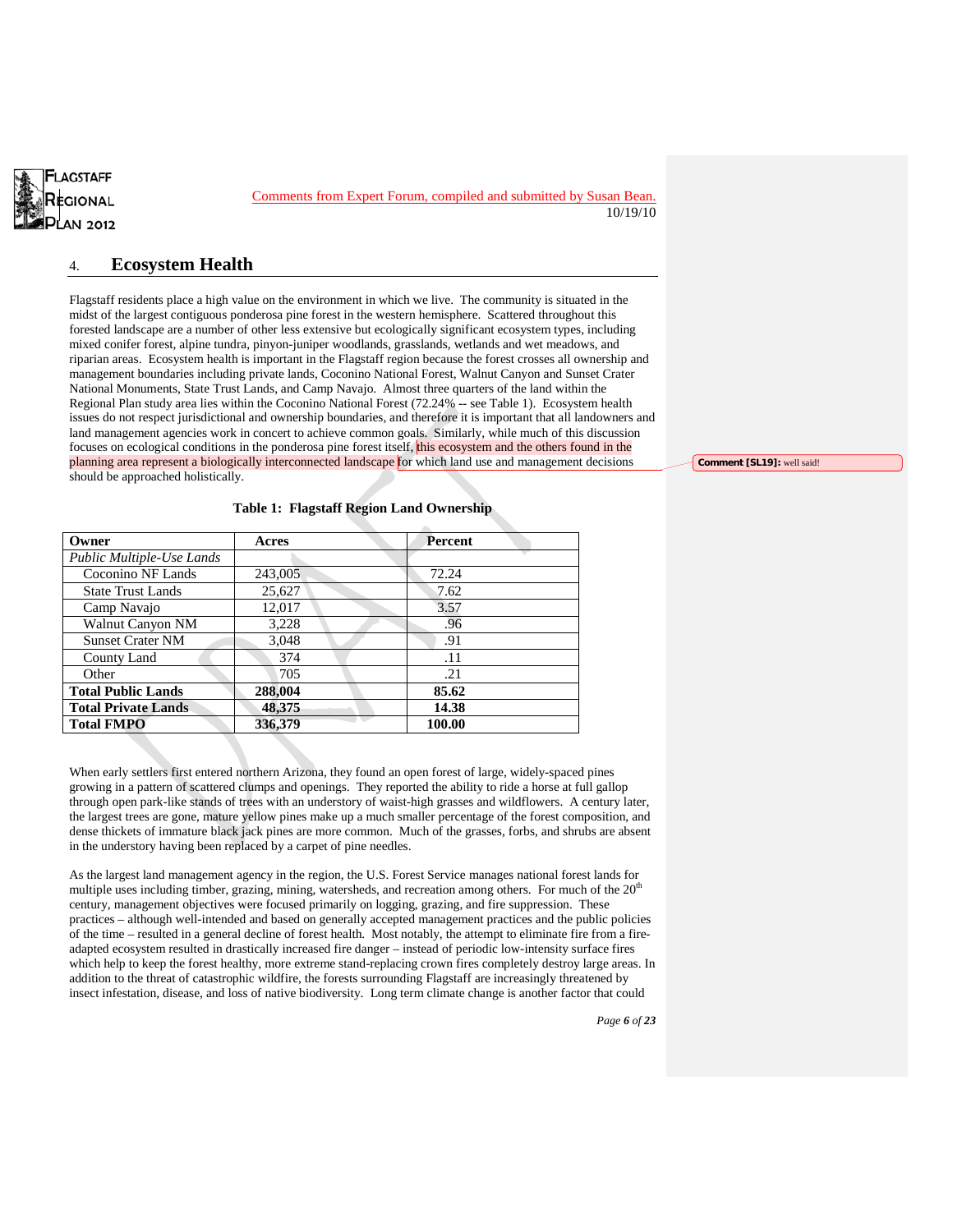

have dramatic effects on the composition, structure, and function of the forests surrounding Flagstaff in the years to come.

In recent years there has been less emphasis on commercial logging and more emphasis on forest health, the wildland-urban interface, forest road issues, and a tremendous increase in recreational use. A better understanding of forest ecosystem health has helped scientists, land managers, and the general public to understand the important role that periodic low-intensity fire plays in a healthy ponderosa pine forest. A number of uncharacteristically large fires in the Flagstaff area in 1996 focused attention on the risk to our forests and our community posed by catastrophic wildfire. One result of this increased public awareness was the formation of the Greater Flagstaff Forests Partnership (GFFP).

The GFFP is a collaborative community partnership committed to restoring the natural ecosystem functions of the ponderosa pine forests in the Flagstaff region. The partnership is an incorporated nonprofit organization working in cooperation with the Coconino National Forest and the Rocky Mountain Research Station, and an advisory board representing diverse community interests. Participants include the City of Flagstaff, Coconino County, the State Forestry Division, other state and federal agencies, environmental organizations, university researchers, scientists, wildlife biologists, land managers, fire managers, and private citizens. The partnership is dedicated to testing, implementing, and adapting new approaches to restoring forest ecosystem health in the forests surrounding Flagstaff. Specifically, the partnership seeks to:

- Restore natural ecosystem composition, structures and function in ponderosa pine forests.
- Manage forest fuels to reduce the probability of catastrophic fire and to protect the community of Flagstaff.
- Research, test, develop, and demonstrate key ecological, economic, and social dimensions of restoration efforts.

Since 1996, the GFFP has been working collaboratively with the Forest Service to plan and implement restoration treatments within 180,000 acres of forest in the Flagstaff wildland-urban interface. By 2010, 115,850 acres of national forest land have been analyzed with a resulting 70,725 acres scheduled to be treated. Some of the methods being tested and applied include selective thinning of overcrowded stands of trees, prescribed fires, control of exotic species and reintroduction of native vegetation, restoration of riparian areas, improved grazing practices, and assessing human use and needs in the forest. In addition to such treatments on national forest land, similar efforts are being applied on private lands through the efforts of the Flagstaff Fire Department in the city, as well as Summit and Highlands Fire Districts in the unincorporated areas. Cost share funding through State Fire Assistance grants has helped fund much of the work by the respective fire departments on private lands.

Although extensive work has been done around Flagstaff to improve forest health and reduce wildfire risk, much remains to be done. Forest health was in decline for more than a century before restoration efforts began, and it will be a long term and ongoing process to restore the ecosystem to a healthier condition. While significant progress has been made in the last decade, it is important that such efforts continue into the future.

More recently, a group known as the Four Forest Restoration Initiative (4FRI) has come together to work in a collaborative fashion with the US Forest Service to accelerate restoration of 2.4 million acres of ponderosa pine forest across four national forests (including the Coconino NF) in northern Arizona. Although the focus of this initiative is mostly outside the Flagstaff Regional Plan area, it is important to think about forest health in a broader landscape-scale context. This group is made up of federal, state and local governments, environmental organizations, wood products industry representatives and other interested stakeholders who have come together around the consensus that landscape-scale restoration across the Mogollon Rim will support healthy, diverse stands of ponderosa pine, supporting abundant populations of native plants and animals; thriving communities in forested landscapes that pose little threat of destructive wildfire; and sustainable forest industries that strengthen local economies while conserving natural resources and aesthetic values.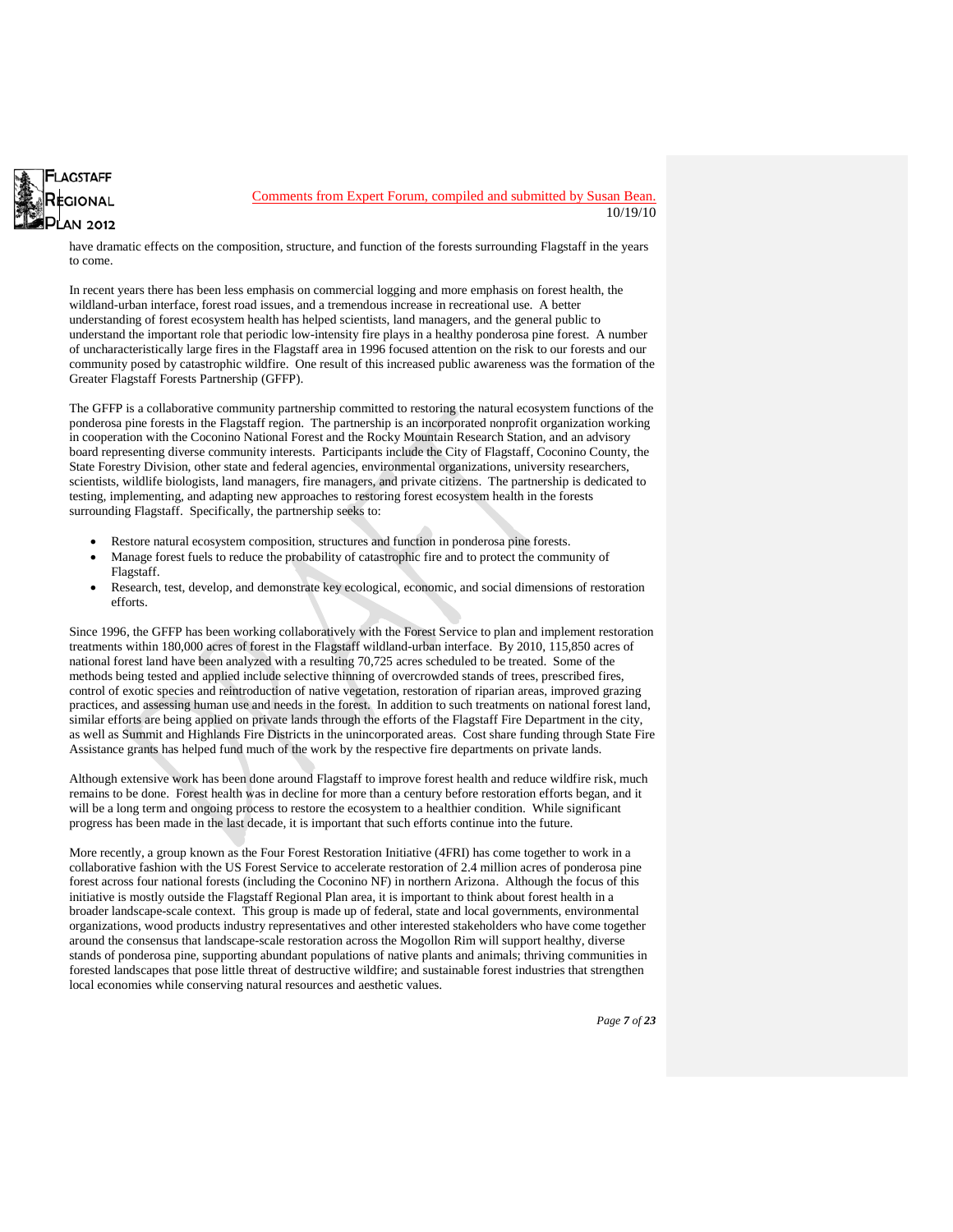

The greater Flagstaff area features a number of other important habitat types found within or adjacent to the ponderosa pine forest, each with its own unique characteristics and conservation needs. For example, much of the region's grasslands, including Forest Service areas on Anderson Mesa and private ranchlands north and east of the San Francisco Peaks, have been altered by historical grazing, invasive weeds, shrub encroachment, and climatic changes. Recent collaborative restoration projects by private landowners and public agencies including the Forest Service have recreated more healthy grassland conditions through shrub and weed removal and the return of native plants, and further efforts should be encouraged. Similar projects to restore pinyon-juniper woodlands through thinning, seeding, and selective prescribed fire may help to return these habitats to a more natural fire regime and species composition, while improving the diversity of understory forbs and grasses to provide more desirable forage for wildlife.

Our area boasts a number of largely ephemeral wetlands including Rogers Lake, Dry Lake, ephemeral ponds on Anderson Mesa, and spring-fed wet meadow systems such as Pumphouse Meadow near Kachina Village. While these habitats are rare in Coconino County and in Arizona more generally, they represent highly valuable resources for wildlife, recreation, flood control, aquifer recharge, and other functions. Thus, their continued conservation including restrictions on nearby development and where possible the maintenance of water flows should remain a high priority. Greater Flagstaff features riparian areas with primarily intermittent flows which, like our wetlands, are prized by residents for their scenic, recreational, ecological, flood control, and other values; the Rio de Flag, Walnut Creek, and Pumphouse Wash are among our more prominent examples. The riparian ecosystems associated with these channels have been affected by urbanization and human use to different extents and in many cases could benefit from active restoration. Restoration can include reconstruction of bank morphology, noxious weed removal, the return of native plants including grasses, forbs, and oaks depending on site conditions, and when possible the increase of in-stream flows, e.g. from treated sewage. The multistakeholder effort to restore and preserve Picture Canyon on the Rio de Flag east of the city provides a good example of collaborative conservation, and further efforts along other reaches of this highly-valued urban watercourse and others in the planning area should be supported.

### Goal: **Improve and restore ecosystem health across all land ownerships in the Flagstaff region.**

#### **Policies:**

- 1. Recognize the region's ponderosa pine forest is a fire-dependent ecosystem and strive to restore more natural forest composition, structure, and processes.
- 2. All landowners and land management agencies are encouraged to emphasize forest ecosystem restoration and fire risk reduction for the lands under their respective jurisdictions.
- 3. The City of Flagstaff and Coconino County support the efforts of the U.S. Forest Service to manage dispersed camping, campfires, off-road motor vehicle travel, and other forms of recreation consistent with resource protection and community fire risk reduction.
- 4. Community residents, property owners, and other agencies are encouraged to participate in forest planning, management, and restoration efforts as opportunities arise.
- 5. Residents, property owners, and government agencies are encouraged to pursue opportunities for interagency cooperation and community collaboration to accomplish natural resource goals that might not be accomplished individually.
- 6. Promote conservation and ecological restoration of the region's diverse ecosystem types including grassland, pinyon-juniper, wetland, and ponderosa pine forests on both public and private lands in a landscape context.

**Comment [SL20]:** (Note: Following information could be reiterated in the "Wildlife" and "Environmentally Senstive Lands" subsections). Within each of these habitat types, topography plays an important part in creating microclimates which in turn foster biodiversity. North-facing slopes harbor very different plant communities than south-facing slopes. The steeper the slope, the more diversity is enhanced. The mingled boundaries of these microclimates increase plant, invertebrate, and bird interactions, invigorating the populations of each.

plant and animal community diversity **Comment [SL23]:** M. Jackson Encourage public awareness that **Comment [SL24]:** M. Jackson and sustainable **Comment [SL25]:** B. Higgins as well as flood and **Comment [SL26]:** Marie Jackson through the following strategies **Comment [SL27]:** M. Jackson Encourage all landowners and land management agencies to emphasize forest ecosystem restoration **Comment [SL28]:** M. Jackson Encourage community residents **Comment [SL29]:** M. Jackson (delete)

Improve, restore, and maintain ecosystem health and

**Comment [SL30]:** E. Nelson and associated animals

**Comment [SL21]:** R. Miller and maintain plant and animal comm

**Comment [SL22]:** E. Nelson

**diversity**

and

*Page 8 of 23*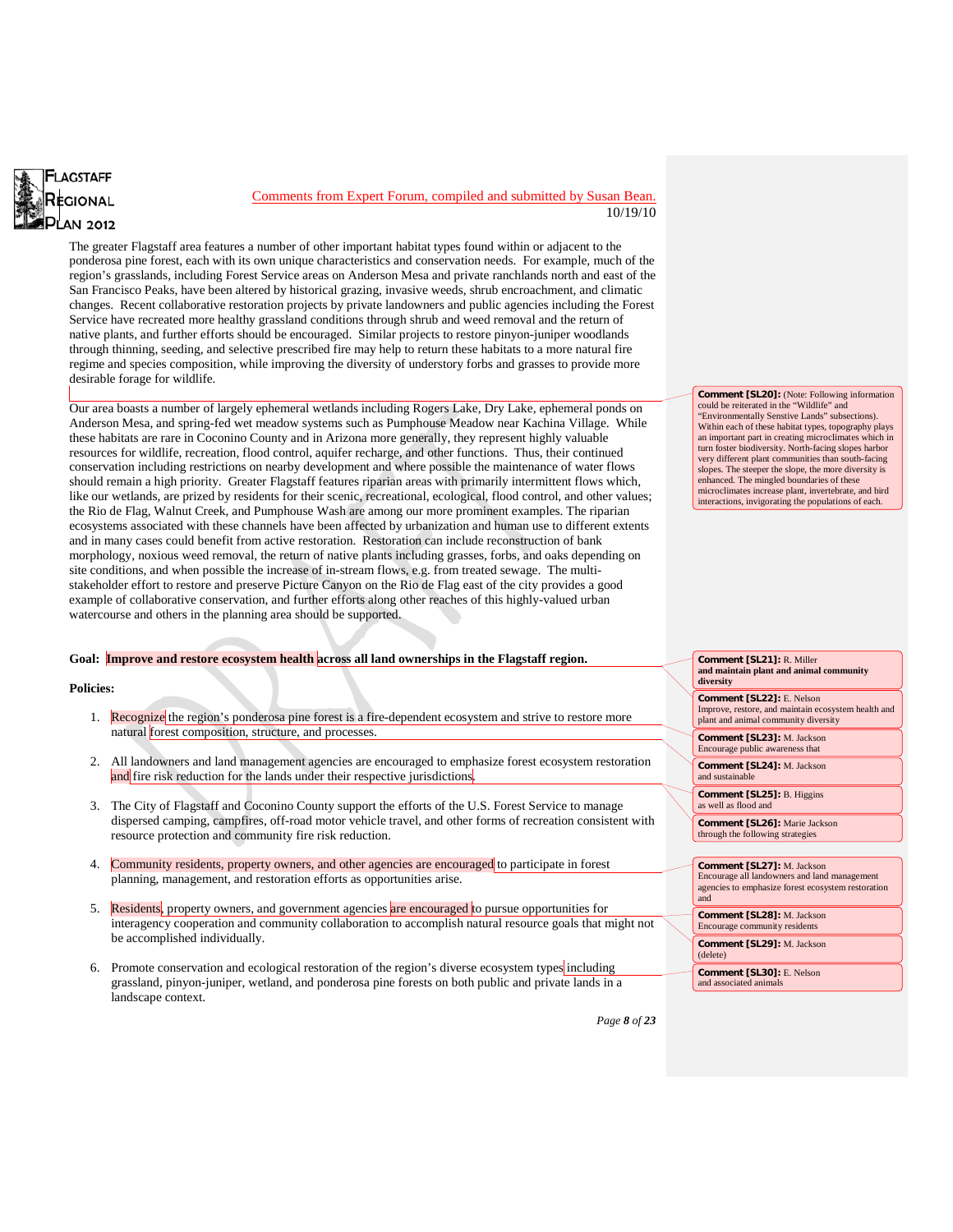

- 7. Support and encourage collaborative multiple-stakeholder riparian restoration efforts along the Rio de Flag and other watercourses, including the return of native vegetation, channel structure and, where possible, preservation of in-stream flows.
- 8. Preserve Flagstaff's wetland areas and discourage inappropriate development on adjacent lands that may adversely affect wildlife habitat, recreational opportunities, viewsheds, and ecosystem health.

**Strategies**

- Promote and contribute to widespread environmental education efforts through the public schools and beyond to build awareness of local ecological settings and issues, including how to adapt to life in a fire adapted ecosystem.
- Promote forest restoration efforts on non-federally administered lands to complement ongoing restoration efforts on the national forests of the region, while participating in the Four Forest Restoration Initiative collaborative process.
- Promote responsible recreation, tourism ventures and other uses of national forest system lands which are sustainable and of value to the local community.

**Comment [SL31]:** R. Miller **Recognize the high value of land and preserve**

**Comment [SL32]:** M. Jackson Recognize the high value of riparian lands and preserve Flagstaff's wetland areas through discouraging development

**Comment [SL33]:** R. Miller **and** ecosystem health, **and environmentally sensitive land.**

**Comment [SL34]:** Policy 9. Protect slopes and other topographic features in order to protect and invigorate biodiversity.

**Comment [SL35]:** M. Jackson public education programs

**Comment [SL36]:** E. Nowak: **Need a strategy to protect/preserve wetlands (see 8 above)**

*Page 9 of 23*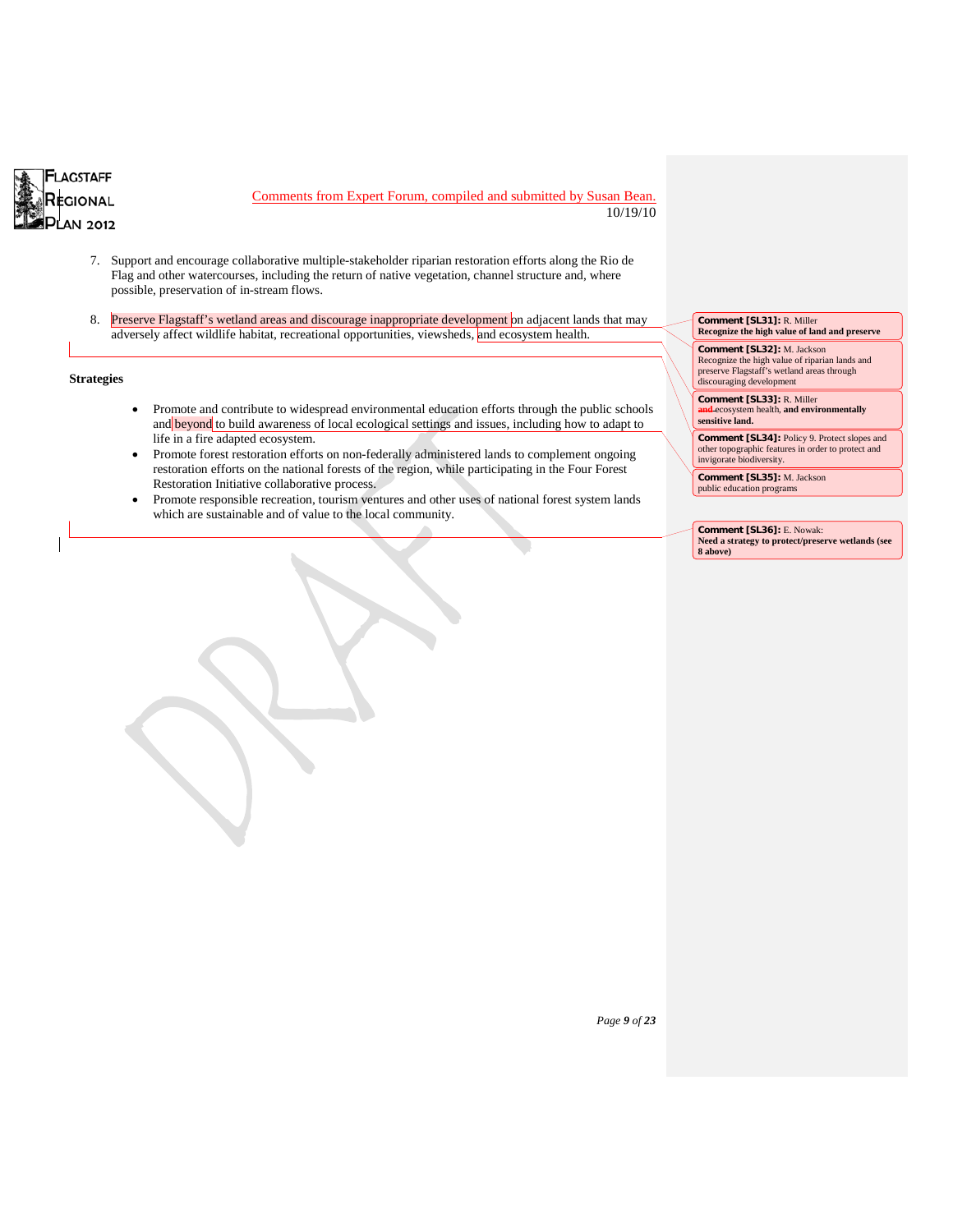

### 5. **Noxious and Invasive Weeds**

For the purposes of this plan, noxious weeds and invasive species are defined as follows:

**Noxious Weeds:** "Noxious weed" is a legal term applied to plants regulated by state and federal laws. Arizona Administrative Codes (AZ Department of Agriculture) define noxious weed as "any species of plant that is detrimental or destructive and difficult to control or eradicate and includes plant organisms found injurious to any domesticated, cultivated, native or wild plant."

**Invasive Species:** An invasive species is one that spreads and establishes over large areas and persists. Some native plants can be considered invasive in certain circumstances. The national Invasive Species Council defines invasive species as a species that is: (1) non-native (or alien) to the ecosystem under consideration; and (2) whose introduction causes or is likely to cause economic or environmental harm or harm to human health.

Invasive and noxious weeds pose an increasing economic and ecological threat throughout the West, and the Flagstaff region is no exception. The ecosystem and vegetative community of Flagstaff has already been negatively affected by the introduction of numerous invasive non-native plant species and noxious weeds. Invasive weeds have increased costs for landscape and maintenance along roads, school yards, and other areas. Forest and grazing lands have been degraded, and unchecked infestations threaten greater losses. Such plants tend to spread rapidly, out-compete and displace native species, and disrupt ecosystem processes. If not controlled, invasive non-native plants reduce biodiversity, degrade wildlife habitat, and jeopardize endangered species. Some of the noxious and invasive weeds present in the Flagstaff area include camelthorn, cheatgrass, diffuse knapweed, toadflax, bull thistle, and scotch thistle, among others. When small weed infestations are left unchecked, they can grow exponentially and spread across the landscape much like a slow-moving biological wildfire.

The Arizona Department of Agriculture is responsible for regulating noxious weeds in the State. They maintain a list of noxious weeds that are subject to legal restrictions and potential quarantine. However, weed control is an issue for land managers of all agencies, as well as private citizens. An effective weed management plan includes four strategies: prevention, early detection, timely management, and site rehabilitation. By focusing on these strategies, new infestations can be prevented or controlled before they spread. By the time an infestation is firmly established, it can be extremely costly to control and often impossible to completely eradicate.

Coordinated Weed Management Areas consisting of local and federal agencies, NGOs, and citizen volunteers exist to spearhead invasive plant management throughout the County in the areas surrounding Flagstaff, Williams, Grand Canyon National Park, Fredonia, and the Hopi and Navajo Reservations. The San Francisco Peaks Weed Management Area (SFPWMA) is the group coordinating weed management in the Flagstaff Regional Plan area. The SFPWMA includes participating staff from the U.S. Forest Service, Coconino Natural Resource Conservation District, Coconino County Cooperative Extension, National Park Service, the City and County, as well as other agencies and NGOs for a total of about 27 cooperating partners. The partnering organizations are actively pursuing education and outreach, weed surveys, threat analysis, support to planning, and direct weed control. Controls include **mechanical** treatment such as pulling or mowing; **chemical** treatment such as herbicides; **cultural** treatment such as grazing; and **biological** treatment such as predatory insects or pathogens.

In addition to efforts by the SFPWMA and the participating land management agencies, individual citizens can participate in weed management efforts on private land by learning to identify and properly remove the appropriate plants. The SFPWMA may assist in this effort by developing educational materials and weed lists categorized into gardening pests versus economic pests with appropriate strategies for eradication, control, or management. In addition, the City and County can require weed management plans to be incorporated into new development projects to control existing populations and prevent new infestations. Neither the City nor the

**Comment [SL37]:** E. Nowak **Add woody plants such as Russian Olive.**

*Page 10 of 23*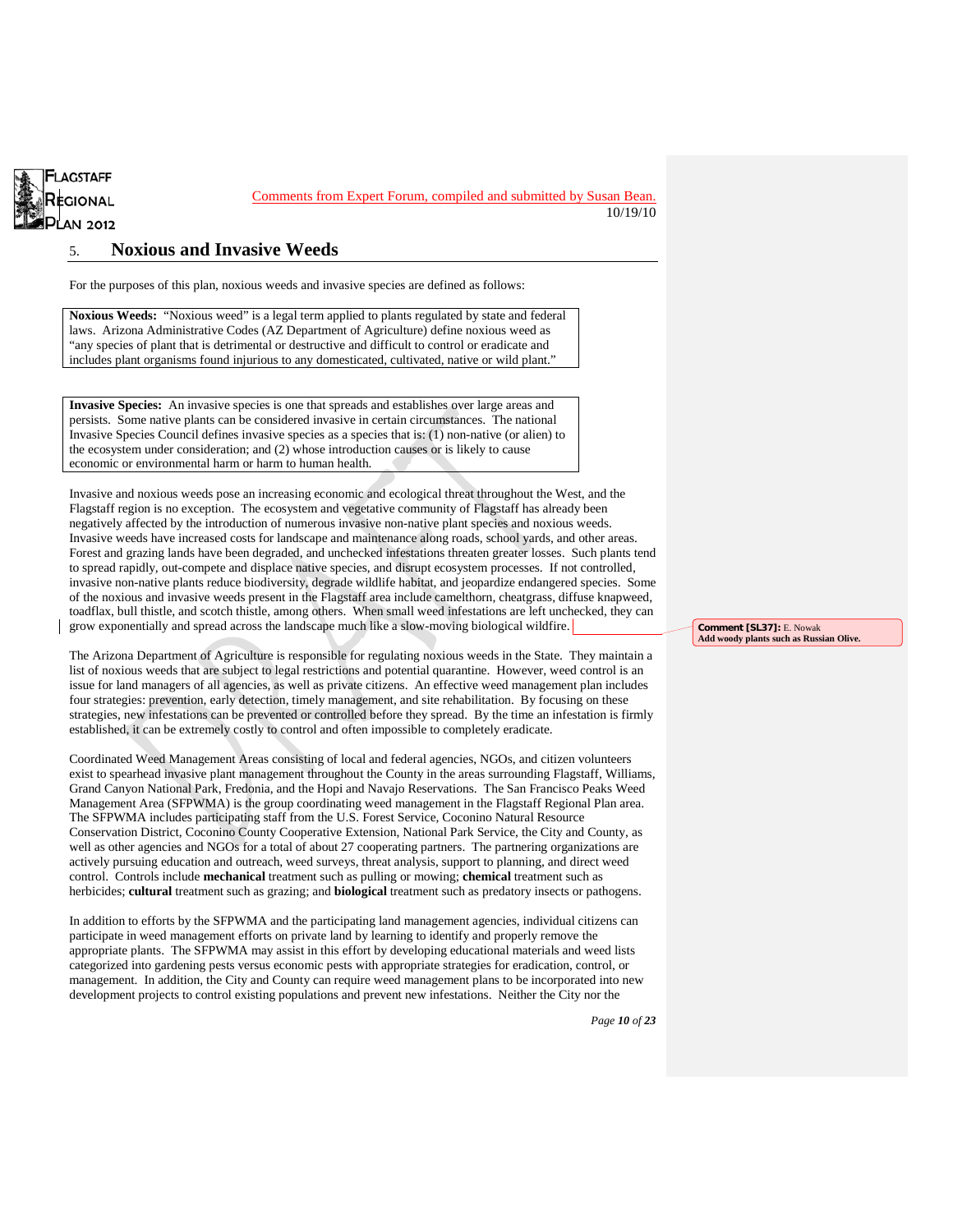

County, however, currently has minimum criteria for such plans. The SFPWMA can assist with establishing these minimum criteria.

Other efforts that could contribute to weed management in the area include interagency agreements for crossfence operations. Interagency cooperation is important because weeds don't stop at fence lines. Coordinating schedules between agencies can allow for more efficient weed management operations across different jurisdictions. In addition, the County Public Works Department operates a burn tank for the disposal of weeds and other burnable material. Continued or expanded operations could be a valuable component of weed management activities.

### **Goal: Control populations of invasive noxious weeds, eradicate where possible, and prevent new infestations.**

### **Policies:**

- 1. The City and County will cooperate with the SFPWMA to inventory, eradicate, and control invasive nonnative weeds, including those required for compliance with State regulations; prevent establishment of new infestations through public awareness and education; and restore disturbed areas with native species.
- 2. Weed management plans shall be required for new development projects where applicable to control existing populations and prevent new infestations.
- 3. The City and County will adopt weed control measures to be applied to road and utility infrastructure construction and maintenance projects, and will pursue aggressive weed-control strategies in public rights-of-way and other City and County-owned properties.
- 4. The City and County Parks and Recreation Departments will pursue opportunities with other agencies and volunteer groups to control the spread of non-native invasive plants and noxious weeds on public park lands and natural areas.
- 5. Landscaping for new developments shall emphasize the use of native plants and drought-tolerant species appropriate to the area. Disturbed areas shall be restored and revegetated with native species to the greatest extent possible.
- 6. The City and County will support public education programs to help residents learn how to identify and control the spread of noxious weeds and invasive plants on private property.

# 7. **Strategies**

- Develop a list of noxious and invasive weeds present in the Flagstaff region and prioritize threat level and management approach, i.e. eradicate, control, or manage.
- Develop criteria for evaluating weed management plans associated with development projects.
- Develop a set of "best practices" for capital improvement projects and private development projects.
- Continue operations of County burn tank in support of weed control operations.
- Coordinate interagency weed control operations to promote synergistic efforts, i.e. publish schedules of operations.
- Continue active participation by the City and County in the San Francisco Peaks Weed Management Area.
- Consider adoption of a weed abatement ordinance by the City and County.

**Comment [SL38]:** Expert Forum insert "and eradication"

**Comment [SL39]:** R. Scott Need a policy stating explicitly that any decision to introduce a biological control (i.e. tamarisk beetle) be preceded by thorough research. Point to state and any other existing laws on this issue.

**Comment [SL40]:** E. Nowak Strategy: prohibit or discourage the sale of any plant classified as a noxious weed under USDA policies (this would include Russian olive as well as Vinca spp., which are a problem in riparian areas like Oak Creek but are sold by local nurseries).

*Page 11 of 23*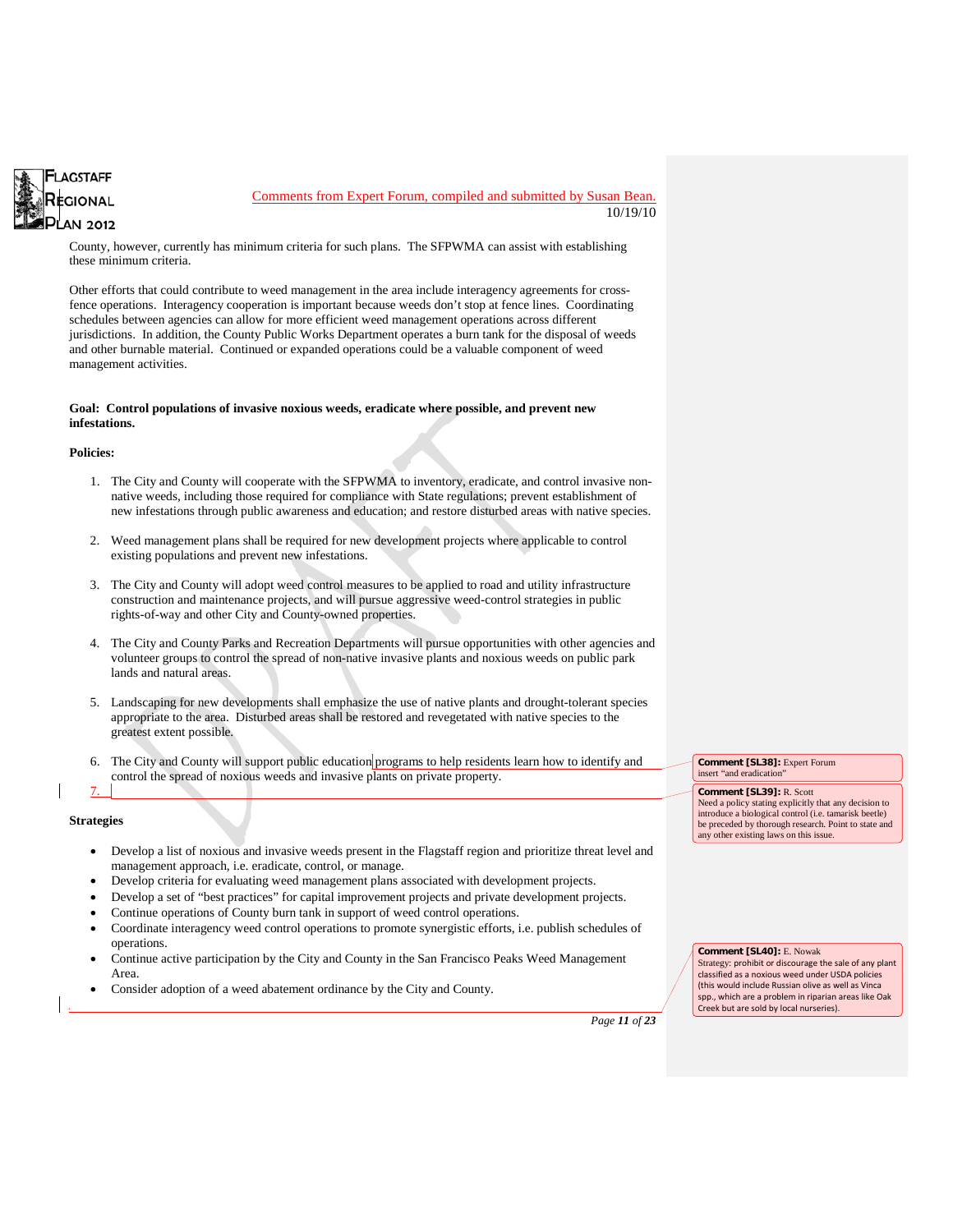

### 6. **Wildlife**

The greater Flagstaff area boasts an abundance and diversity of wildlife that is highly valued by residents and visitors alike. Due to Flagstaff's location amidst the ponderosa pine ecosystem of the Coconino National Forest, diverse habitats including rocky canyons, seeps and springs, and open meadows and grasslands, and wilderness areas such as Kachina Peaks and Walnut Canyon National Monument, wildlife are a prominent aspect of our local environment and help define our regional character. Wildlife-based recreation ranging from birdwatching to hunting draws visitors from around the state and contributes directly to the region's economy. Our community supports the stewardship of the full range of our native wildlife, from highly visible large mammals such as elk and bear to birds, reptiles and amphibians, and less conspicuous invertebrates as well as the ecosystems on which they depend. We recognize the role of proactive planning in minimizing the impacts of human activities on important wildlife habitat and wildlife movement corridors and promoting wildlife conservation.

Variations in physical features of the landscape including topography, elevation, slope, and surface water influence vegetation type and resource availability at particular locales around Flagstaff, which in turn shapes local biodiversity by providing varied habitat for wildlife species. For example, the ponderosa pine forests in and around Flagstaff provide habitat for mammals ranging from Rocky Mountain elk and mule deer to tassel-eared squirrels and a range of bird species, including the federally threatened Mexican spotted owl. Arizona black rattlesnakes, a species found almost exclusively in the higher elevations of Arizona, live near rocky outcrops. Pronghorn require the more open pinyon-juniper and grassland landscape found on Anderson Mesa southeast of the city. Open prairie and meadow habitats, which are regionally abundant but have undergone severe decline within Flagstaff's city limits, harbor significant biodiversity of plants and animals including species which are not found in closed canopy forests such as the declining Gunnison's prairie dog. Prairie dogs are unique in that they in turn alter their environment and in the process create habitat for other species: considered a "keystone species," their burrowing and foraging activities provide habitat for many other species and their populations serve as prey for migrating raptors and local carnivores. Taking proactive steps to promote the conservation of sensitive and declining species such as prairie dogs now may prevent their listing as threatened or endangered species in the future, and by doing so help avoid the considerable land use restrictions which listing often entails.

Water, whether from seasonal runoff and snowmelt or the perennial flows from seeps and springs, plays an important role in creating wildlife habitat in our region. Wetlands and wet meadows such as Rogers Lake and Pumphouse Meadow support species such as bald eagles, waterbirds, and foraging swifts and swallows, while resident and migratory birds ranging from waterfowl and songbirds to raptors can be found along the Rio de Flag. Our wetland and riparian areas also provide the only habitat for native amphibians, including chorus frogs, Arizona treefrog, canyon treefrog, and tiger salamander. Due to their dependence on water for breeding and survival, their limited ability to disperse to new areas when conditions become unfavorable, and their permeable skins rendering them susceptible to environmental perturbation and contaminants, amphibians are good indicators of habitat quality and water persistence.

Most of our native wildlife species require the use of multiple habitats during the day and/or seasonally to support their activities. Breeding songbirds often forage in areas different from where they nest, while animals ranging from bald eagles to pronghorn to elk migrate seasonally each year in response to the distribution of food or other conditions. Less predictable annual variations in resources, such as water, can also influence animal movements. Species with large home ranges, including mountain lions and black bears, typically depend on large areas of contiguous habitat and individual animals can range from the San Francisco Peaks to the Mogollon Rim. Both the quality of the different habitats animals utilize and the connectivity between habitats across the landscape can affect individual survival and reproductive success and influence the long-term stability of whole populations. For these reasons it is important to consider the effects of land use decisions on wildlife and develop conservation strategies in the broader landscape context. It is also important to conserve localized habitat types that provide

**Comment [SL41]:** from S. Golden: "shapes" should be changed to "shape

**Comment [SL42]:** from S. Golden: add "and the outlying areas of the county,"

**Comment [SL43]:** from S. Golden: insert "Thereby promoting healthier, more nutrient-rich native grasses and providing for more water percolation into the water table. In the process habitat is created for other species. Prairie dogs are considered to be a "keystone species" because their burrowing and foraging activities create habitat for many other species and their populations serve as prey for migrating raptors and local carnivores."

**Comment [SL44]:** E. Nowak **and historically, Northern Leopard Frog.**

*Page 12 of 23*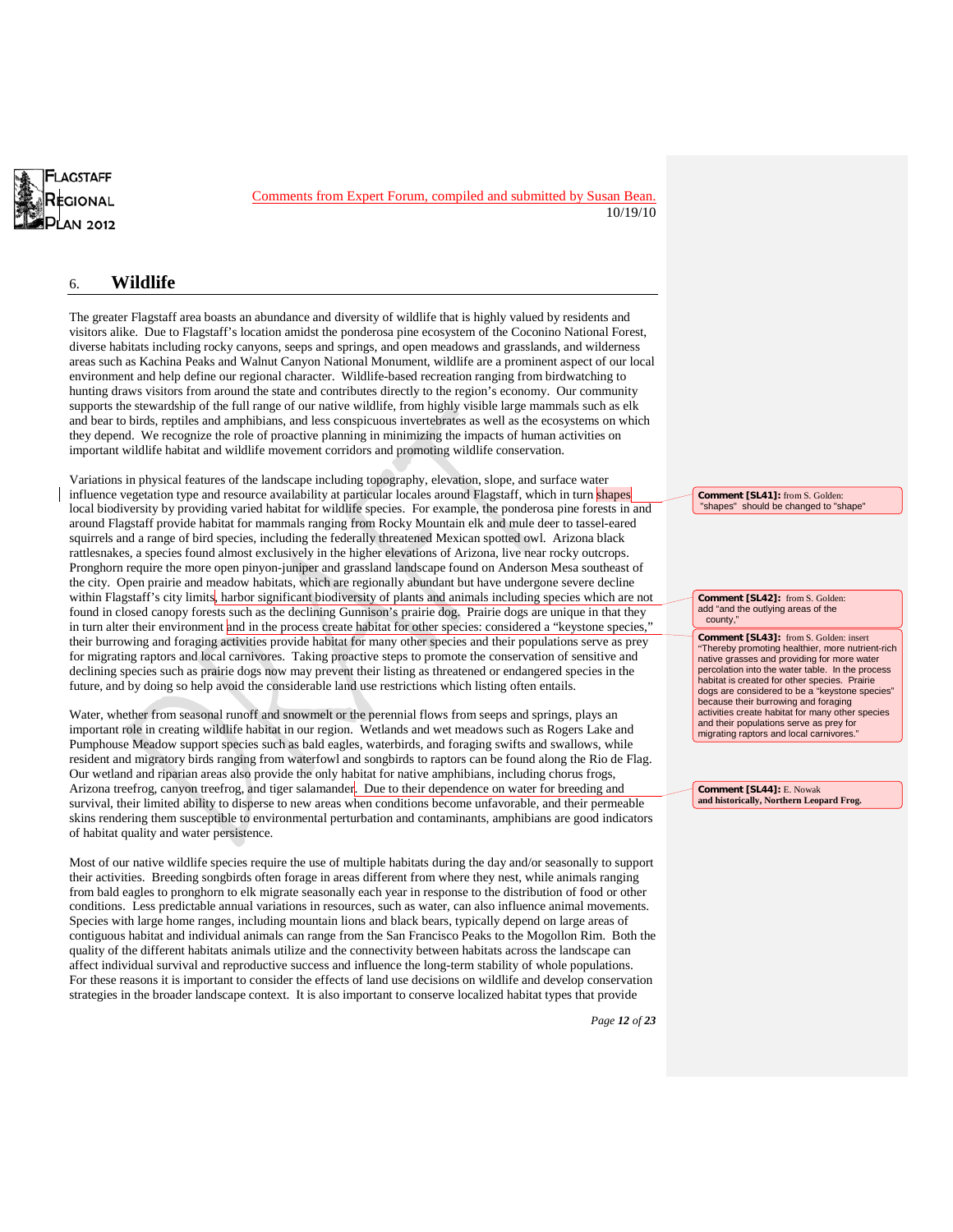

habitat for less-mobile species with small home ranges such as amphibians (wetlands and riparian areas), reptiles (rocky outcrops), and small mammals (open prairie and other habitats). These species, which often form the prey base for larger, wider-ranging carnivores and other animals, are less likely to move to new habitats if their environment is degraded.

Maintaining habitat connectivity through conservation of important wildlife movement areas or "corridors" in the greater Flagstaff area is a critical and growing conservation need. In addition to allowing animals to obtain essential resources and avoid climatic extremes through daily and seasonal movements, intact wildlife movement areas serve many essential functions including: helping to maintain genetic diversity; aiding in dispersal of young from their natal area; facilitating the "rescue" of populations decimated by fire, flooding, or other extreme weather events; and, in coming years, will allow wildlife to shift their range and colonize new habitat in response to climate change. Wildlife movement areas may be relatively broad and diffuse or limited to narrower corridor-like features such as forested ridges, canyons, and riparian zones, or even more localized as in the case of Arizona treefrogs and chorus frogs, which make short-distance seasonal breeding movements from uplands to ephemeral ponds in the spring and rainy summer months.

Using a combination of field research, personal observation, and expert opinion, the Coconino County Comprehensive Planning Partnership Wildlife Workgroup and the Arizona Game and Fish Department's current Wildlife Linkages project with Coconino County have together identified a number of critical wildlife movement areas around Flagstaff. These include relatively narrow corridors linking the Peaks to Woody Ridge via Observatory Mesa and A-1 Mountain and broader movement areas north and east of the Peaks providing links to lower-elevation grassland habitats. Some of these "linkage" areas connect local wildlife populations to essential habitat beyond the Regional Plan area and their conservation should be approached in this broader context. Further disruption of habitat connectivity, also known as habitat fragmentation, by roads, housing, wind energy facilities, utility corridors, and other infrastructure will also increase the likelihood of adverse human-wildlife interactions such as vehicular collisions and unfriendly encounters with predators. As our community grows we will need to utilize a range of strategies to preserve habitat connectivity including clustered development, wildlifefriendly overpasses, underpasses and culverts, land acquisition, and habitat management in areas adjacent to corridors to minimize disturbance to wildlife due to lighting, fences, noise, domestic animals, proximity to trails, and other sources. While some wildlife species are more tolerant than others to human presence, efforts should be make to avoid the co-location of hiking and walking trails along, and the development of yards adjacent to, known wildlife corridors that are utilized by more disturbance-sensitive species, or by animals such as mountain lions with which humans may experience adverse encounters.

Wildlife are adapted to cope with the range of environmental variation associated with the ecosystems in which they are found, including even large-scale disturbances such as fire or flooding. However, ongoing natural and human-caused modification of our regional landscape may drastically change wildlife habitat quality and quantity within our local ecosystems. Altered fire frequency and severity stemming from forest management practices, shrub encroachment of grasslands, invasion of ecosystems by non-native plants and animals, drought, introduction of domestic pets, fragmentation of habitat by urban and rural development, and climate change can alter resource availability, directly reduce and/or degrade habitat, and affect ecological processes such as competition, predation, and disease transmission, and impact ecosystem services provided by the habitat to humans. Invasive species – animals, plants, and fungi that are not native to an ecosystem and whose introduction is likely to cause economic, environmental or human harm -- represent an emerging area of concern for the conservation of Arizona's wildlife. Invasive plants are a significant problem in the Flagstaff area and may affect wildlife by outcompeting native species, reducing plant diversity, modifying fire regimes, and altering habitat structure and resource availability (see also the section "Noxious and Invasive Weeds").

The impacts of invasive animals have been perhaps most acute in areas of Arizona with perennial waters including portions of the Coconino National Forest, particularly in aquatic ecosystems following the introduction and spread of non-native mollusks, crayfish, bullfrogs, turtles, and sportfish. While we currently have no widescale problems with invasive animals in the greater Flagstaff area, species such as bullfrogs are already locally

*Page 13 of 23*

**Comment [SL45]:** S. Golden: insert "and destruction"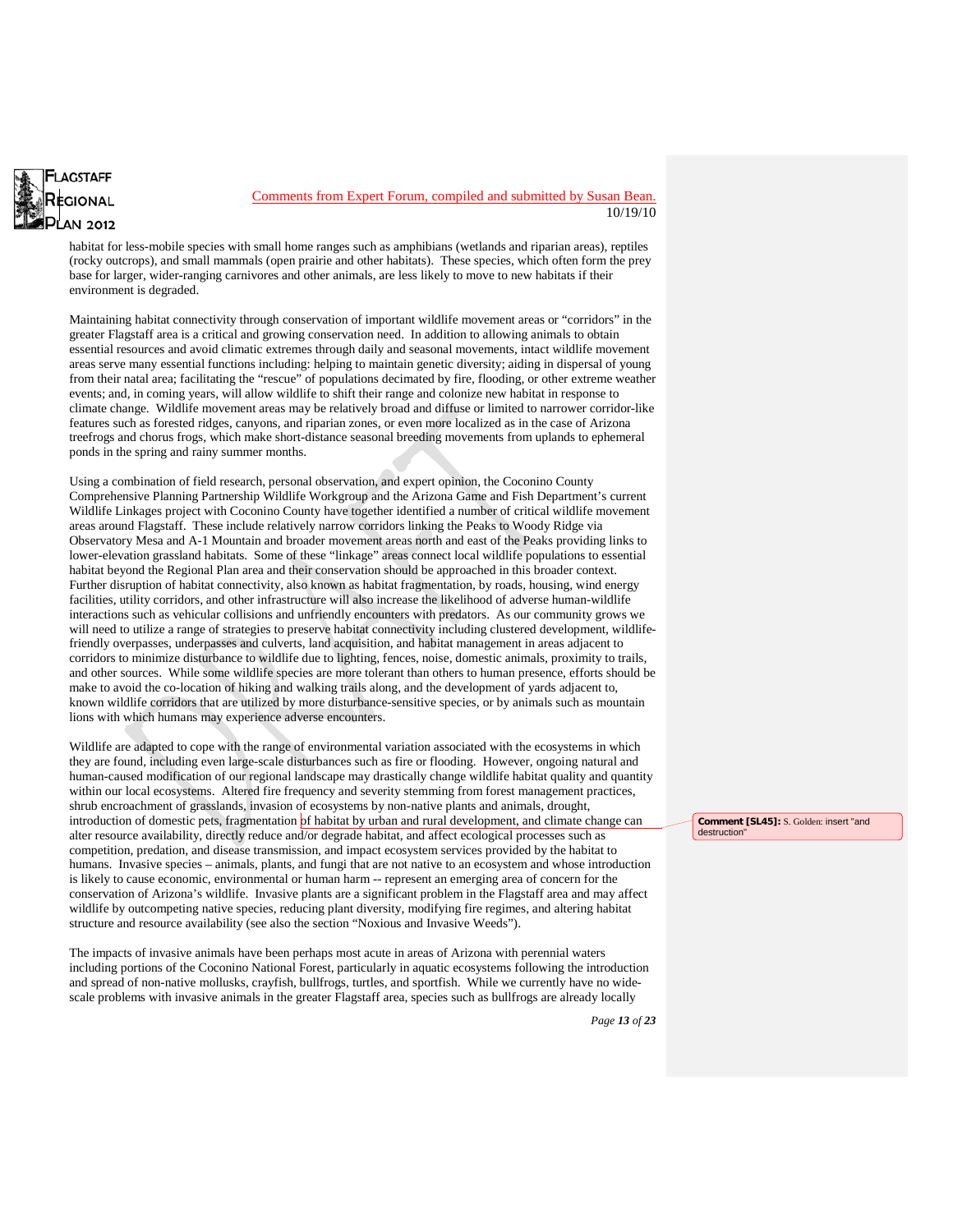

established (e.g. Rio de Flag at the Wildcat Treatment Plant). Domestic animals such as feral cats may represent a significant source of mortality for our resident and migratory birds, and unleashed dogs may harass or attack native wildlife at the urban-wildland interface. In addition, some native species such as skunks and raccoons exist in high densities in and around Flagstaff, due to intentional or unwitting human subsidies. Efforts to discourage the feeding of wildlife and restrain domestic pets should be encouraged, while proactive planning and public education will help ensure that future impacts from introduced species are avoided or minimized.

Often the consequences of landscape alteration for wildlife populations and ecosystem interactions are not understood until long after they are initiated. Land use decisions in the greater Flagstaff area including the planning and layout of subdivisions, siting of transportation and utility corridors, siting of public trails, and other projects can have a significant impact on the amount and quality of habitat for wildlife. Proactive restoration efforts, such as the interagency Four Forest Restoration Initiative and efforts to restore the riparian ecosystem along reaches of the Rio de Flag through Picture Canyon and other areas, promise multiple community benefits including the improvement of wildlife habitat. Thus enactment of many of the goals and policies associated with other sections of the Revised Regional Plan including Ecosystem Health, Noxious and Invasive Weeds, and Water may indirectly but positively benefit Flagstaff's wildlife.

Ensuring stable and resilient populations of our native wildlife has benefits beyond the survival of individual species. Wildlife perform a wide range of ecological functions including pollination, control of pest and disease organisms, limiting populations of prey species through predation, seed dispersal, and many other functions that collectively help to maintain the integrity of our local ecosystems. In doing so they may also provide the community with indirect "ecosystem services" such as maintaining water quality and healthy soils and limiting populations of disease-spreading insects. While the contributions made by individual wildlife species to ecosystem services are likely to be indirect and are currently not well-understood, conservation which aims to maintain and enhance the full spectrum of native wildlife and the habitats on which they depend will help ensure that Flagstaff residents continue to receive these natural benefits for years to come.

As the Flagstaff region continues to prosper we will be continually challenged to weigh the needs of our population with effective conservation of wildlife habitat and our other vital natural resources. This requires maintaining functional ecosystems and intact wildlife movement corridors at the landscape scale. One strategy the community may want to consider is the development of a conservation lands system, a comprehensive science-based approach to conservation which would involve prioritization of parcels based on ecological value and which can be used to specify open space set-aside levels for development projects (see the "Open Spaces" element for further elaboration). Whatever strategies we choose, open space conservation and thoughtful management at the parcel, project and landscape levels will help ensure the vitality of our wildlife and habitats well into the future.

Goal: Protect wildlife populations, localized and larger-scale wildlife habitats, ecosystem processes, and wildlife movement areas throughout the planning area.

#### **Policies**

- 1. Encourage local development that protects, conserves, and when possible enhances and restores *important* wildlife habitat through proactive planning, creative design, and flexible zoning, e.g. by allowing higher-thanzoned housing density in one area of a parcel in exchange for maintenance of open space with high value for wildlife.
- 2. Use open space acquisition to conserve important wildlife habitat, and consider the effects of proposed recreational uses of open space on a variety of wildlife species. **Explore the development of** a conservation lands system as a means to achieve comprehensive open space conservation across the planning area.

**Comment [SL46]:** S. Golden: delete "and are currently not well-understood"

**Comment [SL47]:** S. Golden: delete "One strategy the community may want to consider is the development of" and replace with "It is recommended that the city and county work together to develop"

**Comment [SL48]:** S. Golden: delete "One strategy the community may want to consider is the development of" and replace with "It is recommended that the city and county work together to develop"

**Comment [SL49]:** M Jackson indigenous **Comment [SL50]:** R. Miller

**diversity and**

**Comment [SL51]:** S. Golden: delete "important" (use of "important" may serve as a way to allow policies that would harm habitat because "important" is not defined - the Open Space Commission can set the priority guidelines for what is important habitat)

**Comment [SL52]:** Expert Forum Make this a separate policy.

**Comment [SL53]:** S. Golden: delete "Explore the possibility of" and replace with "Begin the process of developing"

**Comment [SL54]:** S. Best add "for the entire County"

*Page 14 of 23*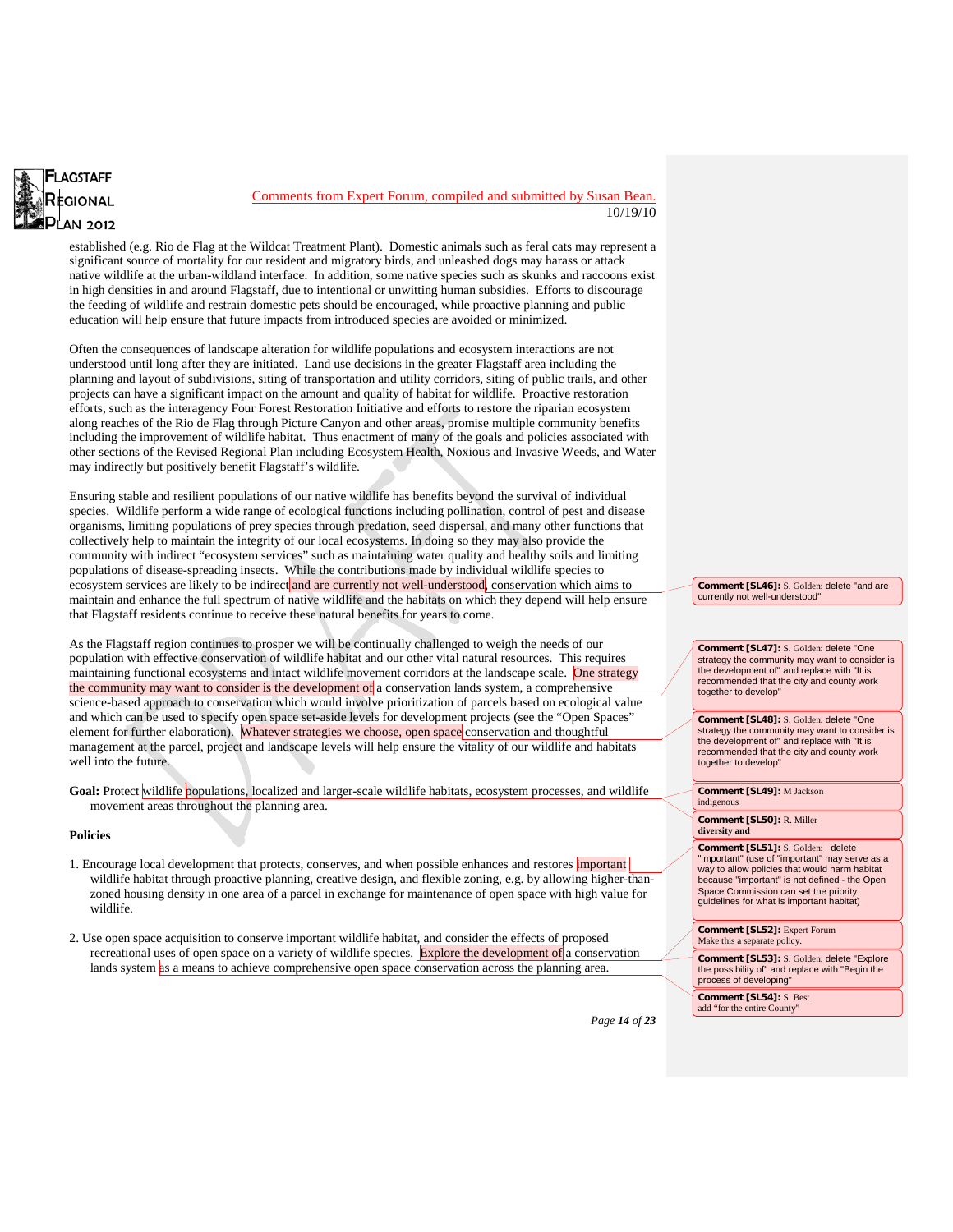

- 3. Protect sensitive and uncommon habitats such as ephemeral wetlands, riparian habitats, springs and seeps, rare plant communities, and open prairie ecosystems including the physical elements such as water sources and soil types on which they depend.
- 4. Protect populations of rare and sensitive animal species and their habitats, including threatened and endangered species and species of special conservation concern.
- 5. Identify, conserve and manage important wildlife movement corridors for a broad range of species through planning and open space conservation, and when possible integrate wildlife passage structures such as overpasses and culverts into roadway, bridge and culvert design.
- 6. Support the control and removal of exotic and invasive plants and animals, both terrestrial and aquatic, which can alter and degrade wildlife habitat, and develop targeted educational strategies to help prevent their introduction.
- 7. Use a combination of proactive planning, public education, and enforcement of existing regulations to limit the negative impacts of domestic pets and the size of populations of "pest" wildlife species, and minimize humanwildlife conflicts by discouraging the feeding of wildlife.
- 8. Encourage developers to avoid or minimize impacts to Gunnison's prairie dog colonies whenever possible and encourage the humane relocation of prairie dogs to suitable habitat when necessary. Promote public awareness of the positive "keystone" role of prairie dogs in grassland ecosystems and consider the development of a mitigation policy to obtain suitable habitat for prairie dog translocation with financial support from project developers.
- 9. Update maps of wildlife movement corridors and species and habitat distributions included in this plan on an ongoing basis as new research data become available from sources such as federal, state and local agencies, Northern Arizona University's GRAIL laboratory, and local biologists.

**Comment [SL55]:** Expert Forum "Support, restore, and protect"

**Comment [SL56]:** E. Nowak **Forbid releasing aquatic pets.**

**Comment [SL57]:** Expert Forum add "and feral"

**Comment [SL58]:** E. Nowak I would ground the notion of "pest" in supporting biological data, or use some other specific term, like

"overpopulation of large ungulates that is likely a factor in preventing aspen regeneration."

### **Comment [SL59]:** E. Nowak

People should be educated on how to safely recreate in bear/rattlesnake/lion country, in a way that emphasizes safe human behavioral responses to potential predators and venomous snakes; a response that does not result in the killing or longdistance translocation of individual animals as a way to mitigate potential conflicts.

**Comment [SL60]:** Expert Forum add "institutions, and public agencies"

**Comment [SL61]:** S. Golden delete "whenever possible" (it's *always* possible, and this policy is only encouraging - not requiring anything)

**Comment [SL62]:** S. golden delete "when necessary" (it's arguable that it is *never*  necessary, and this policy is only encouraging - not requiring anything)

**Comment [SL63]:** S. Golden add "and comply with relevant guidelines established by Arizona Game and Fish Department.

### **Comment [SL64]:** E. Nowak

**Prohibit the City's use of poisoning prairie dogs as a management tool.**

### **Comment [SL65]:** R. Miller

**Use those maps and the maps of environmentally sensitive lands from the next section to encourage discussion of impacts of development on quality of life in the Flagstaff area as part of all zoning decisions.**

**Comment [SL66]:** T. Bogan-Ozmun

suggest the following policy or strategy: 10. **Support the implementation of the Watchable Wildlife Recreation Vision for the Flagstaff Region (written by Game & Fish) through a collaboration of the appropriate government and private parties.**

**Comment [SL67]:** E. Nelson Address interactions in existing situations, such as golf courses and prairie dogs. Need strategies for these.

*Page 15 of 23*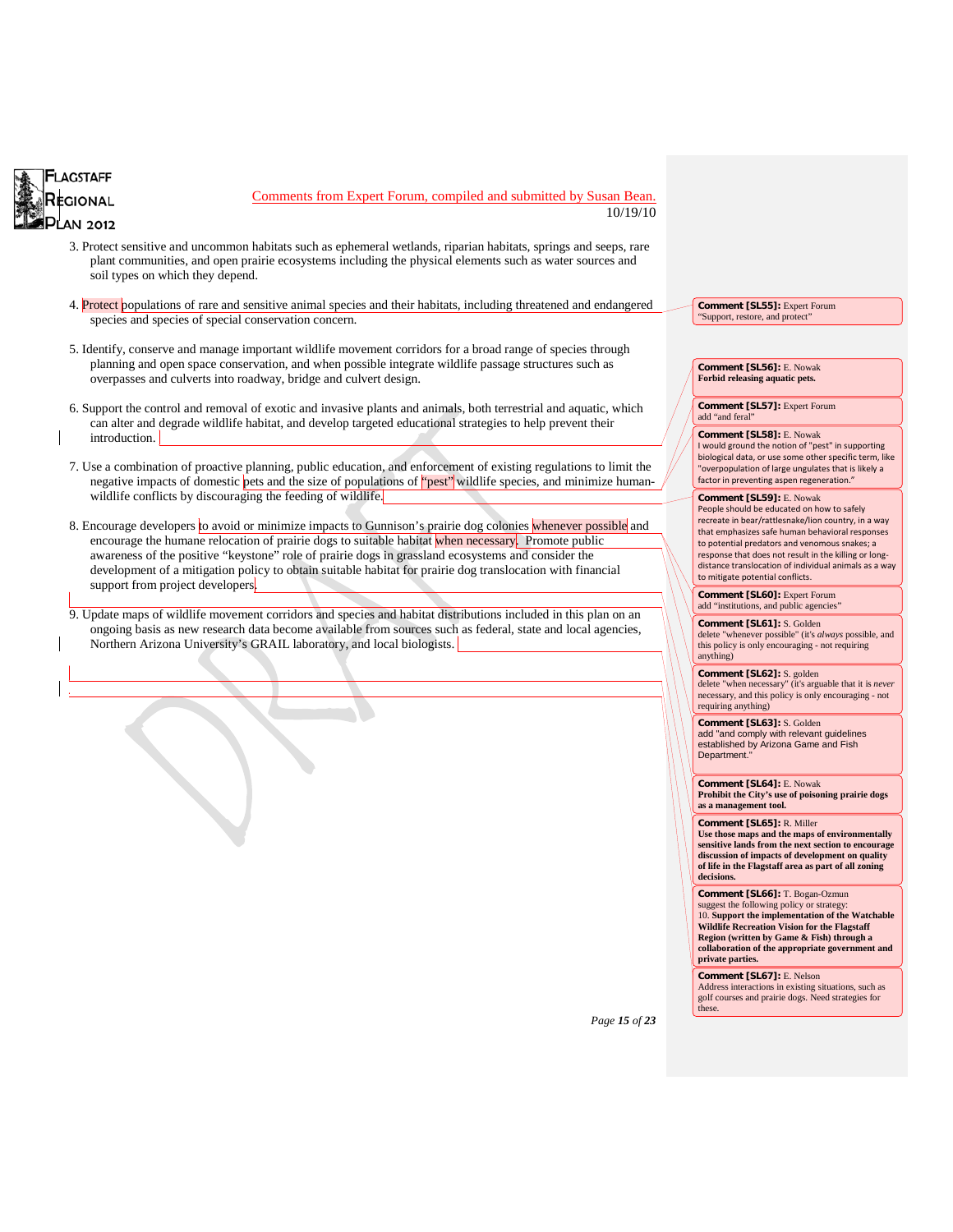

### 7. **Environmentally Sensitive Lands**

Environmentally-sensitive lands in the Flagstaff region include floodplains, riparian areas, wetlands, seeps and springs, and steep slopes. These areas contain critical resources and require special consideration in the development design and review process. Floodplains, riparian areas, and wetlands not only provide for the discharge of floodwaters and the recharge of aquifers, but also provide important habitat for plants and animals, wildlife movement corridors, and seasonal habitat for numerous bird species. Watercourses of all types act as magnets for human settlement, recreation, and other activities. Seeps and springs provide essential water sources for natural ecosystems, as well as human communities. Steep slopes and ridgelines can be environmentallysensitive in the sense that they often have unstable, highly erodible soils; they contain a wide range of vegetation types; and they provide habitat for a diversity of bird and wildlife species – at the same time, prominent slopes and ridgelines can be attractive to property owners as building sites with spectacular views. Considering the rarity of these types of environmentally-sensitive lands and their high environmental values, it is important to ensure a balance between environmental and human needs when development decisions may impinge upon such areas.

Early human settlement in the area tended to occur along drainageways and floodplains for practical purposes – these areas provided tillable land for farming and shelter, shade, and a source of water. Today's private land ownership patterns reflect these early settlement patterns. Some of the main watercourses in the region include the Rio de Flag, Sinclair Wash, Pumphouse Wash, Walnut Creek, Volunteer Wash, and the headwaters of Sycamore Creek. (Note: This list is not exhaustive and many other drainages in the area have high environmental value as well.) The floodplains and riparian areas associated with these watercourses provide wildlife movement corridors and provide food, water, and cover for many species. At the same time, such drainageways provide for human needs including drinking water, recreation, irrigation, building sites, and other uses. With so many different uses competing for riparian resources, finding an appropriate balance between environmental values and human use is a challenge.

Wetlands, particularly high-elevation wet meadows, are extremely rare in Arizona, but there are several notable examples in the Flagstaff region. Rogers Lake is the largest example, and when full, is the second largest natural water body in the State after Mormon Lake – it is essentially a large ephemeral wetland. Other examples include Dry Lake just west of town; Marshall and Vail Lakes and several ephemeral wetlands on the north end of Anderson Mesa; and Pumphouse Meadow at Kachina Village. While most of these wetlands are situated on national forest land, and therefore not subject to private development, some are on State or County land and could be subject to or affected by nearby development. Because of the extreme rarity of wetland habitats, they are highly valuable for wildlife. They are also popular for recreation such as bird watching, hunting and fishing, and in some cases canoeing and kayaking. Furthermore, wetlands provide ecosystem services such as accommodating the discharge of floodwaters; the recharge of groundwater aquifers; and the natural filtration of surface waters and stormwater runoff.

Seeps and springs are also extremely rare and extremely valuable for both the natural environment and the human community. They provide unique habitats for a variety of invertebrates and plants, as well as providing water sources for larger animals. Springs in the inner basin of San Francisco Mountain contribute to the City's municipal water supply.

The Flagstaff region is notable for its dramatic topography. In addition to iconic views of the San Francisco Peaks, many local landscapes include prominent slopes and ridgelines that serve as a visual backdrop for individual neighborhoods or communities. Steep slopes and ridgelines can be environmentally-sensitive for many of the same reasons mentioned previously. They provide habitat and movement corridors for a diversity of bird and wildlife species. They also contain a wide variety and mix of vegetation. Slopes and ridgelines also often

### **Comment [SL68]:** R. Miller

**Need to define Environmentally Sensitive Lands with a definition that could be used in zoning. How about something like this: Environmentally Sensitive Lands are defined as lands which if altered would have an impact greatly out of proportion to the acreage affected. They include wetlands, streams and drainage channels, rare plant communities, movement corridors and other unique sites.** 

**Comment [SL69R68]:** M. Jackson re: R. Miller's comment (above) add "ecological and economic" impact

*Page 16 of 23*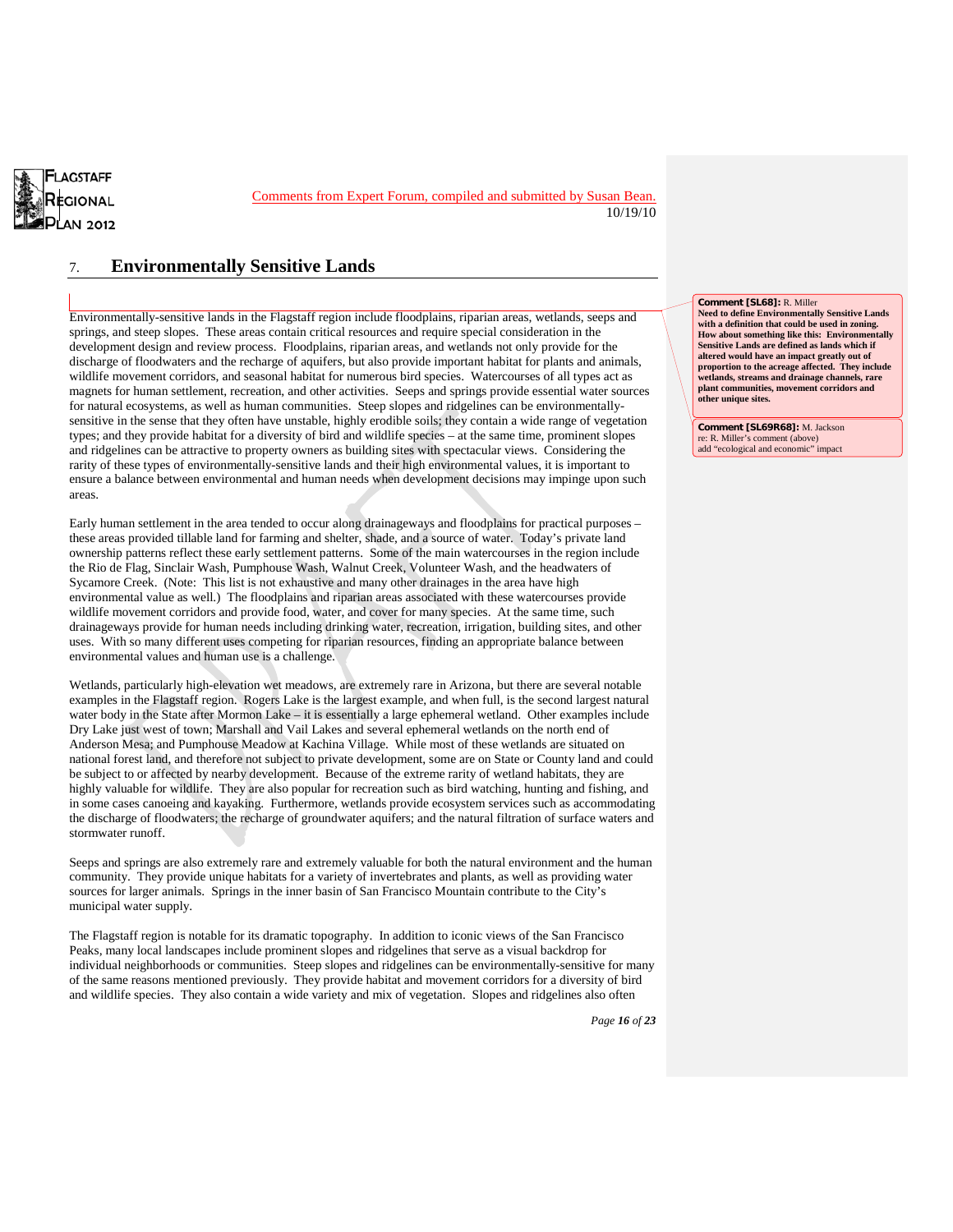

provide spectacular views making them desirable for residential building sites, notwithstanding the fact that many such areas have unstable and highly erodible soils. Development of steep slopes and ridgelines often involves massive cut-and-fill operations, which not only disturb the immediate environment, but also create negative visual impacts that can be seen from many vantage points and distances.

Environmentally-sensitive lands provide a myriad of environmental values and ecosystem services, while at the same time they attract a wide range of human activities and uses. The rarity of these areas and their

|                           | $\sin \theta$ and $\sin \theta$ and $\sin \theta$ and $\sin \theta$ and $\sin \theta$ and $\sin \theta$ and $\sin \theta$ and $\sin \theta$ and $\sin \theta$ and $\sin \theta$<br>environmental richness and biological diversity, however, indicate the importance of their preservation.    |                                                                                                                                                                                                                                                                            |
|---------------------------|------------------------------------------------------------------------------------------------------------------------------------------------------------------------------------------------------------------------------------------------------------------------------------------------|----------------------------------------------------------------------------------------------------------------------------------------------------------------------------------------------------------------------------------------------------------------------------|
| Goal:<br><b>Policies:</b> | Preserve and enhance the natural qualities of environmentally-sensitive lands.                                                                                                                                                                                                                 | Comment [SL70]: R. Miller<br>Where possible and with greater frequency than<br>the average for this area, preserve                                                                                                                                                         |
|                           |                                                                                                                                                                                                                                                                                                |                                                                                                                                                                                                                                                                            |
|                           | 1. The City and County encourage the preservation and restoration of natural wetlands, floodplains, riparian<br>areas, seeps and springs, distinctive landscape features, and other environmentally-sensitive lands.                                                                           |                                                                                                                                                                                                                                                                            |
| 2.                        | Development projects shall be designed to minimize the alteration of natural landforms and maximize                                                                                                                                                                                            |                                                                                                                                                                                                                                                                            |
|                           | conservation of distinctive natural features.                                                                                                                                                                                                                                                  | Comment [SL71]: well said!                                                                                                                                                                                                                                                 |
|                           | 3. Development proposals and other land management activities shall be assessed in a broad landscape<br>context.                                                                                                                                                                               | Comment [SL72]: R. Miller                                                                                                                                                                                                                                                  |
|                           | 4. The City and County favor the use of all available mechanisms for the preservation of environmentally-<br>sensitive lands, including but not limited to public acquisition, conservation easements, transfer of<br>development rights, or cluster development with open space designations. | including the community value of any<br>environmentally sensitive lands affected.                                                                                                                                                                                          |
|                           | 5. Development proposals affecting natural wetlands shall require a wetland delineation by the U.S. Army<br>Corps of Engineers prior to the public review process in order to provide complete and essential<br>information for decision makers.                                               | Comment [SL73]: R. Miller<br>larger than one acre or 1/4 acre for a single site                                                                                                                                                                                            |
| 6.                        | Integrated conservation design practices, such as open space dedication, conservation subdivisions, and<br>cluster development are encouraged for new developments in order to conserve sensitive and unique                                                                                   | Comment [SL74]: M. Jackson<br>Encourage                                                                                                                                                                                                                                    |
|                           | natural areas.                                                                                                                                                                                                                                                                                 | Comment [SL75]: M. Jackson<br>(delete)                                                                                                                                                                                                                                     |
|                           |                                                                                                                                                                                                                                                                                                | Comment [SL76]: R. Miller<br>Encourage residents, property owners and<br>government agencies to pursue opportunities for<br>interagency cooperation and community<br>collaboration to accomplish natural resource<br>goals that might not be accomplished<br>individually. |
|                           |                                                                                                                                                                                                                                                                                                | Comment [SL77]: R. Miller<br>8. Promote conservation and ecological<br>restoration of the region's diverse ecosystems<br>types including grassland, pinyon-juniper,<br>wetland, and ponderosa pine forests on both<br>public and private lands in a landscape context.     |
|                           |                                                                                                                                                                                                                                                                                                | Comment [SL78]: R. Miller<br>9. Work with governmental agencies,<br>organizations, landowners and residents to<br>promote and accomplish conservation of the most<br>sensitive areas.                                                                                      |
|                           |                                                                                                                                                                                                                                                                                                |                                                                                                                                                                                                                                                                            |

*Page 17 of 23*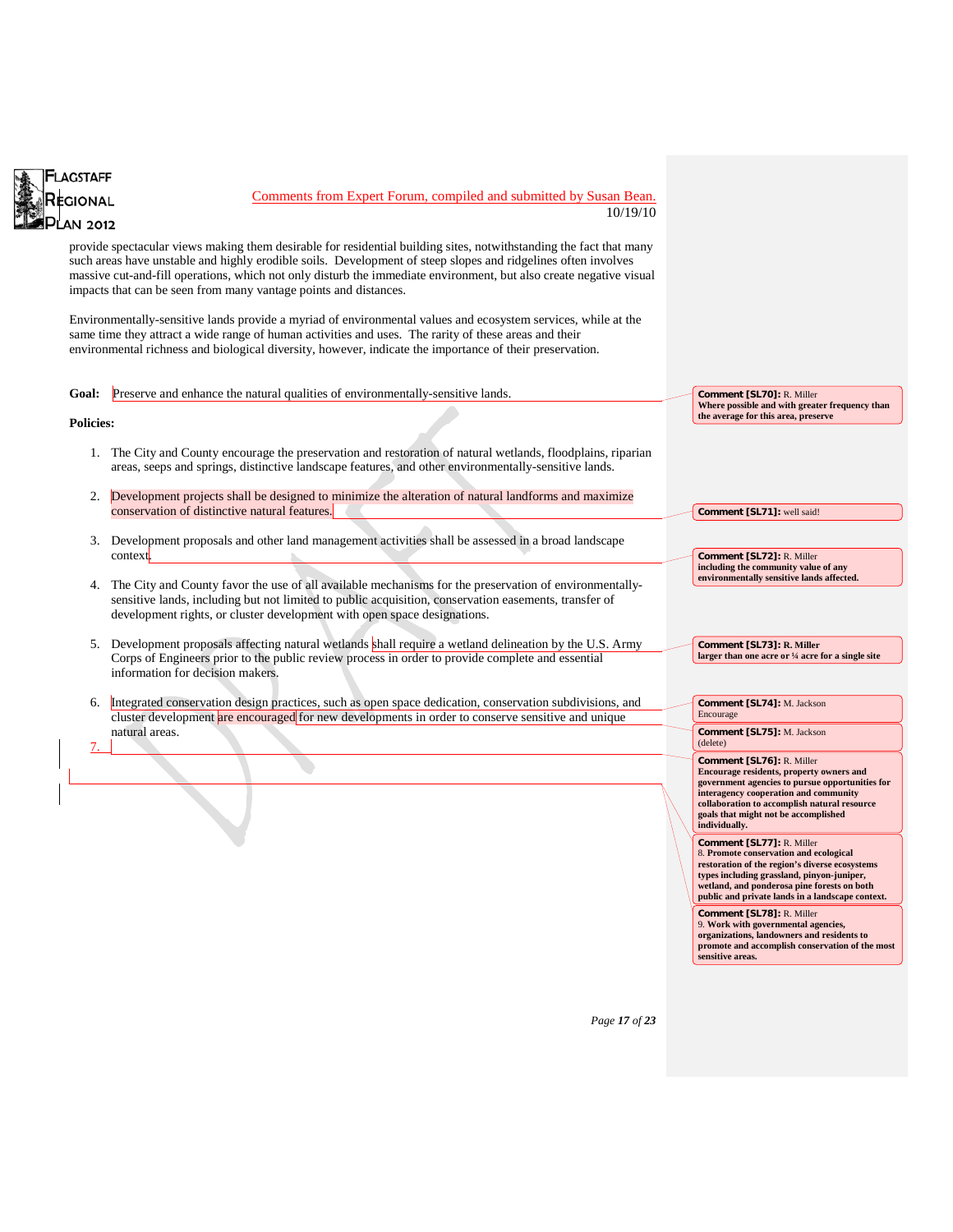

### 8. **Soils**

The geology of Coconino County has directly affected the formation of various soils due, in part, to the composition of bedrock materials, topography, geologic structures and the influence of topography on climatic patterns. Soils in the area vary widely in type and character, ranging in composition from coarse grained welldrained materials to expansive fine grained soils. Site development requirements differ accordingly.

Soils with high expansive potential can heave if the water content of the soil increases. Typical moisture sources that initiate this type of movement are rainfall, snow melt and excess landscape watering. This movement can result in drywall cracking, warped windows and doors, and eventually structural distress. Water leaks from utilities can cause extreme damage in these types of soils. Conventional shallow spread footings and slabs-ongrade are often not suitable for use on expansive soil sites. More specialized foundation systems and/or site preparation procedures could be required. Post-tensioned slab-on-ground or drilled pier and grade beam foundation systems are some of the typical solutions. Other possible site preparation treatments for this type of condition include removal of the clay soils and replacement with low expansive engineered fill material, or lime stabilization of the site soils.

Other considerations include areas with collapsible soils and areas of high groundwater. High groundwater can create substantial limitations for conventional septic systems. The areas with limitations are generally dispersed throughout the planning area. A site specific geotechnical evaluation is required to identify limitations and provide detailed design parameters.

**Goal:** Protect soils through conservation practices

#### **Policies:**

1. Development projects shall be reviewed for soil and dust mitigation practices.

2. County Policy: In areas of shallow or poor soils where standard on-site wastewater systems are not feasible, very low density development, integrated conservation design, a centralized treatment facility and/or technologically advanced environmentally sensitive systems shall be preferred.

#### **Comment [SL79]:** from Ecological Restoration of Southwestern Ponderosa Pine Forests, Chapter 9 (Soils and Nutrients) pub. by ERI/NAU:

... the physical and chemical characteristics of soil strongly influence virtually all ecosystem processes. The soil matrix, consisting of solids, liquids, and gases, provides water and nutrients to plants and microbial microorganisms, acts as the physical support sytem in which plants are rooted, and provides habitat for decomposers, nitrogen-fixing bacteria, and symbiotic mycorrhizal fungi. Besides climate, soil properties are the major factor governing ecosystem processes, and managers should carefully consider potential impacts on them…

"Nutrients are lost from [soil] ecosystems via leaching into water, soil erosion, and gaseous losses such as denitrification and volatilization by fire.. . soil respiration rates under relict grassy openings are higher than those under either postsettlement or pre-settlement tree canopies, suggesting higher biological activity in bunchgrass-dominated soils… suggesting that the invasion of grassy openings by pines over the last century has reduced nitrogen cycling rates.

.. Soils compacted by mechanized equipment may remain compacted for decades.

"… Fire duration often has the greatest effect on below-ground properties, because a longer burning time in one place… can result in intense soil heating [and result in permanent alteration or destruction of biological functioning in the soil]."

.. Another factor to consider when using prescribed burning is the formation of hydrophobic soil layers, which can lead to reduced infiltration rates and erosion of surface soils after fires."

**Comment [SL80]:** Scientists estimate that over half of the earth's biodiversity is in its soils.

**Comment [SL81]:** soil plays a major role in carbon sequestration

**Comment [SL82R81]:** Intact vegetation can prevent soil erosion from runoff.

**Comment [SL83]:** M. Jackson conservation,

**Comment [SL84]:** Policy 3. Construction projects shall employ strategies to minimize soil compaction or destruction of vegetation. [From the ERI book: ]"… If mechanized equipment is to be used, soil moisture content should be monitored closely before treatment in order to avoid operation on overly saturated soil."

**Comment [SL85]:** Policy 4. Areas where prescribed fires will be conducted should be prepared adequately to keep the fire cool and fastmoving in order to avoid damaging or sterilizing the soil.

**Comment [SL86]:** M. Jackson

Policy 5. Encourage slope stability practices to reduce the effects of erosion and soil transport into ephemeral stream drainages during periods of high precipitation and snow melt.

**Comment [SL87]:** Policy 6.

Grassy openings shall be evaluated and conserved with the same care devoted to forested areas.

*Page 18 of 23*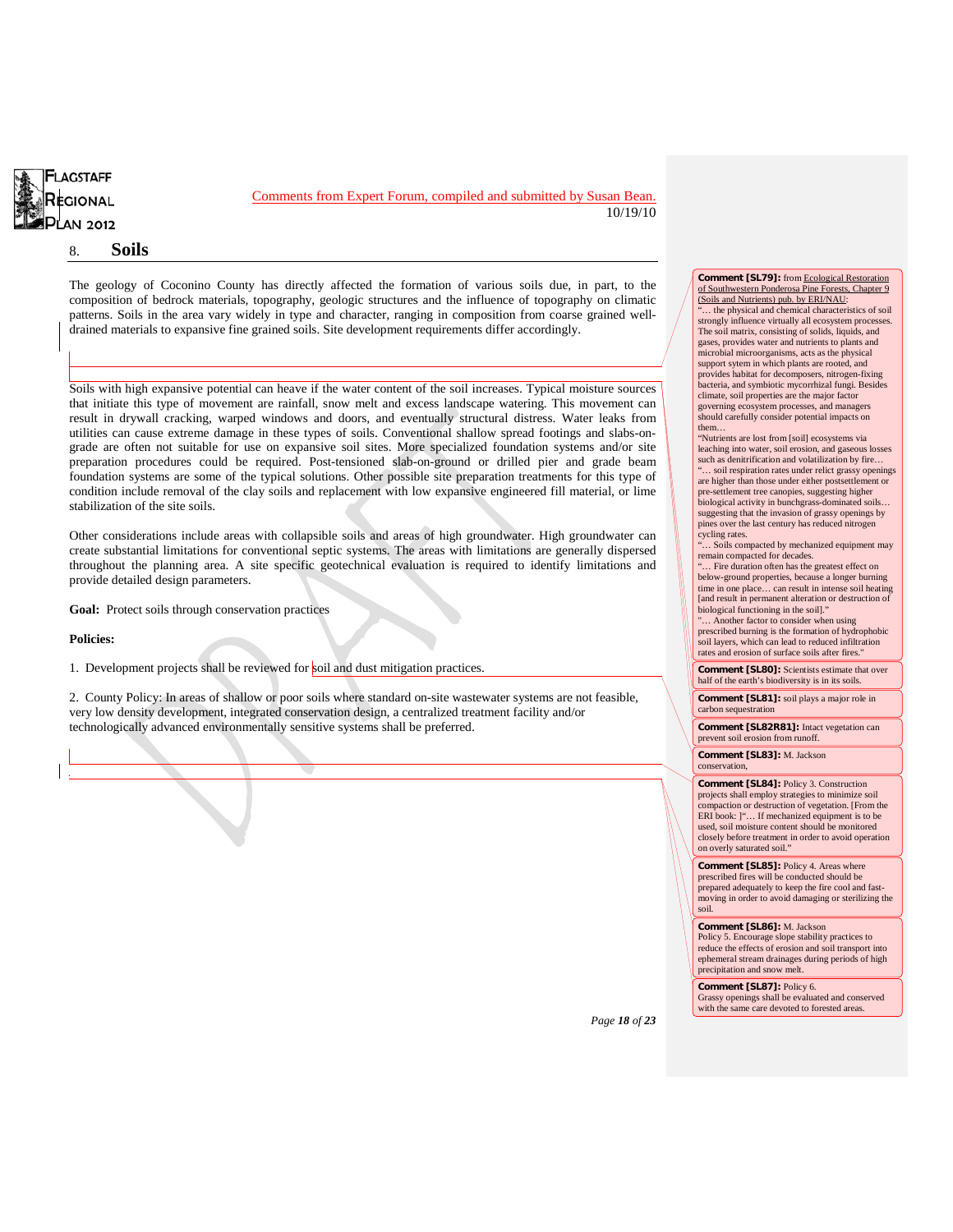

### 9. **Water Quality**

(Section under review. Once completed, section will be distributed.)

### **10. Air Pollution**

The excellent air quality found within Flagstaff region not only benefits the community with clean air to breathe but also a thriving, healthy ecological environment. In general, our community desires to preserve our way of life of balancing the environment with progress. Therefore, effective land use planning and proactive measures are critical to maintaining our air quality in the future. New development and industry should be planned so that it does not unreasonably contribute towards a violation of the National Ambient Air Quality Standard.

The Flagstaff's high alpine environment with, large surrounding undeveloped open space and relatively dense population in Flagstaff's corporate limits, produces a clean, fresh environment which residents and visitors seek to enjoy. During the past decade, Flagstaff's region realized growth that inevitably accompanied an increase in the number and intensity of air pollution-generating activities, such as: on road automobile and truck traffic; off-road vehicles; rail traffic; residential, commercial and industrial development; and, wood-burning fireplaces. Not only does air pollutants affect our ecosystem's health, they also affect our visual, aesthetic quality due to the occasional, short-term problem of urban haze or "brown cloud" obscuring views of the mountains and canyons. <sup>1</sup>

In addition to growth impacts, upwind stationary sources such as electrical power plants mining operations and other industrial industries emit air pollutants that may be affecting our region. More than a dozen facilities operate within or adjacent to Coconino County that produce significant amounts of carbon monoxide (CO), nitrogen oxides (NOx), volatile organic compounds (VOC), sulfur dioxide (SO2), particulate matter (PM10 and PM2.5), or ammonia (NH3).

# FIGURE 1. LOCATIONS OF INDUSTRIES EMITTING CO, NOx, VOC, SO., PM:s, PM:s, OR NIN OR NEAR COCONINO COUNTY



The Environmental Protection Agency (EPA) sets the National Ambient Air Quality Standards (NAAQS) standards for six pollutants: ozone, particulate matter (PM 2.5 & PM 10) carbon monoxide, sulfur dioxide,

*Page 19 of 23*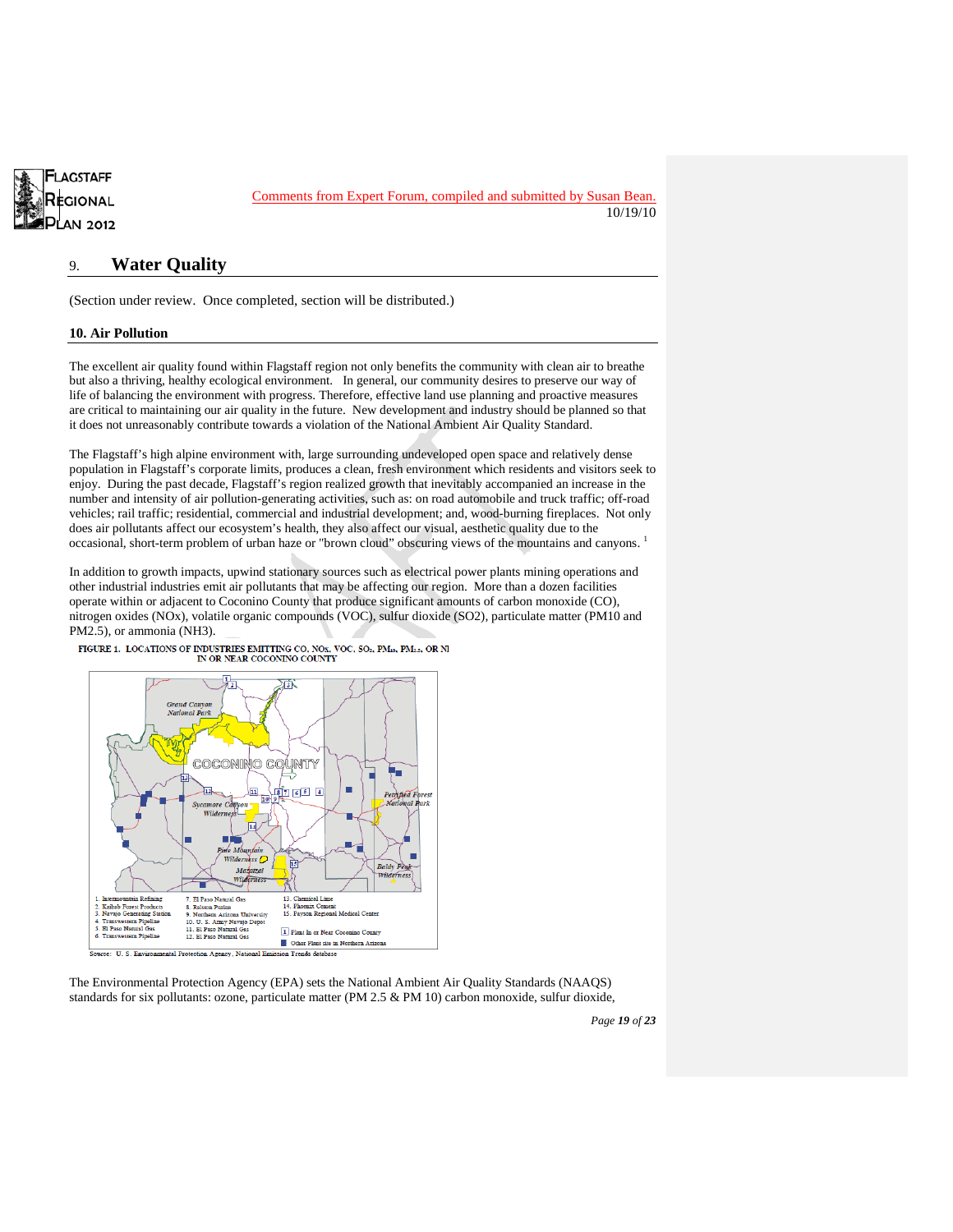

nitrogen dioxide, and lead. The air in Coconino County is healthy to breathe, according to monitoring data collected by the Arizona Department of Environmental Quality, the National Park Service, and the Salt River Project. Violations of the national ambient air quality standards have not occurred in Coconino County. However, on some days regional haze causes perceptible reductions in visibility.

Stricter EPA standards are anticipated to become effective August 2011 and Arizona State Implementations Plan to be effective December 2013 which is well within the planning horizon of this Regional Plan. The potential impact is that Coconino County will be the responsible agency for any nonattainment air quality issues which may initiate restrictions and limitations. (e.g. reduction or elimination of burn permits and, potentially vehicle emissions testing.) Over the years, city and county policy-makers realized the benefits of a clean-air environment and have been proactive to minimize potential impacts with regulation and the goal to attract non-polluting industry to the region. The following goals and policies continue build upon these efforts and direction.

**GOAL**: Proactively improve and maintain the region's air quality for continued compliance with National Ambient Air Quality Standards

### **POLICIES**

1. Engage public agencies concerned with the improvement of air quality, and implement state and regional plans and programs to attain overall federal air quality standards and in particular ozone, particulate matter and carbon monoxide on a long-term basis.

2. Pursue reduction of total emissions of high priority pollutants from commercial and industrial sources and area-wide smoke emissions

3. Reduce vehicle miles travel by promoting land-use that incorporates walkable, mixed-use, compact development.

4. Promote the use of alternative modes of transportation such as ridesharing, bicycling, walking, and transit throughout the region.

5**.** Where locally desired, formation of road improvement districts, dust control districts and road maintenance districts shall be encouraged as a means of solving dust problems and allocating costs to those affected.

6. All new City roads shall be paved to prevent fugitive dust.

7. Attract through economic development activities and incentives, clean, non-polluting industry and commercial enterprises

8. Seek feasible alternatives to prescribed burns.

**Comment [SL88]:** M. Jackson policies

**Comment [SL89]:** M. Jackson encourage the **Comment [SL90]:** M. Jackson (delete) **Comment [SL91]:** M. Jackson ("allocating costs to those affected" needs clarification) **Comment [SL92]:** low-water use,

**Comment [SL93]:** M. Jackson to alleviate the smoke produced through prescribed burns, through encouraging thinning of overgrown forest.

*Page 20 of 23*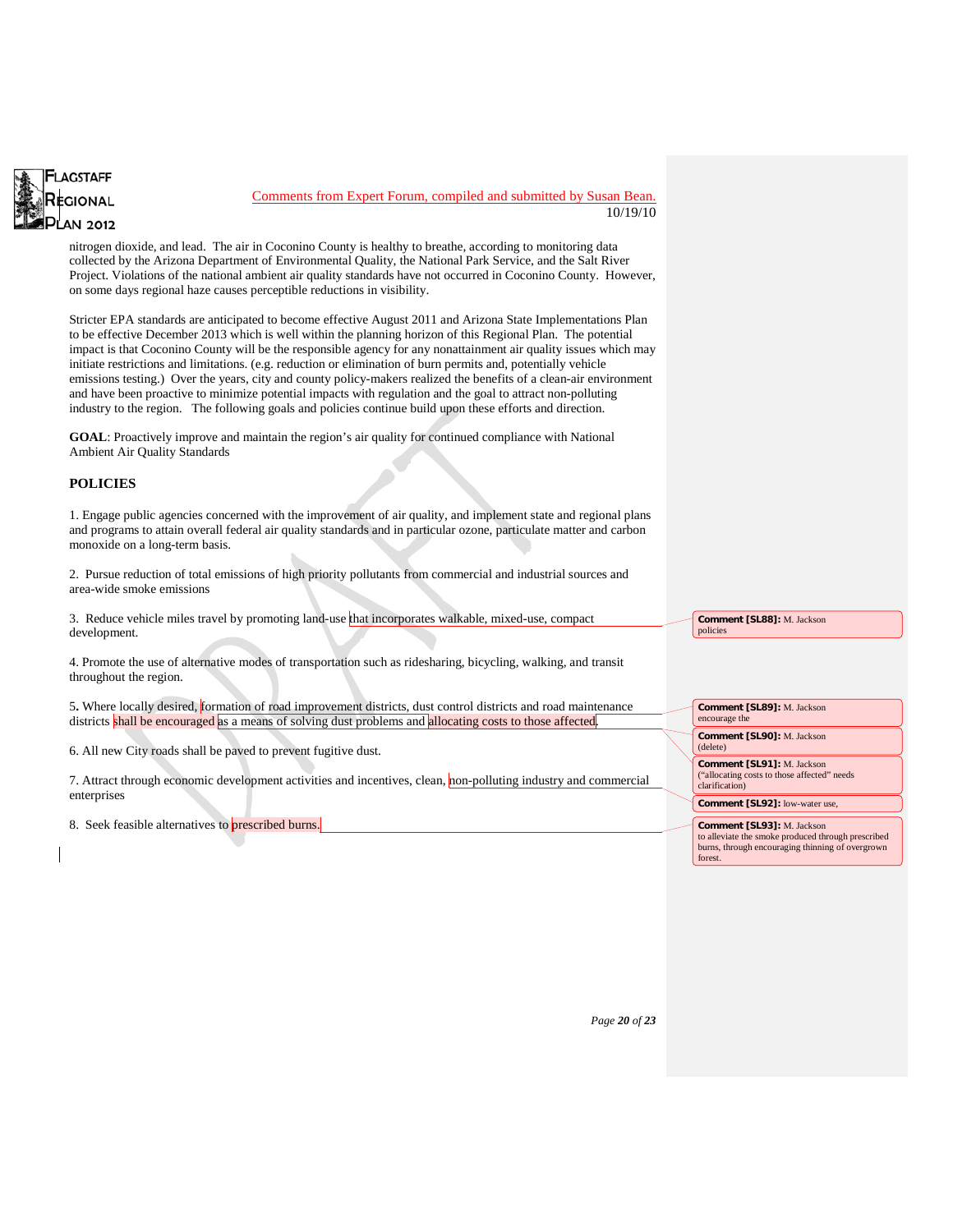

### 10. **Dark Skies**

Proudly, Flagstaff has become one of the deep space research sites in the world and is home to the Lowell Observatory, the U.S. Naval Observatory's Flagstaff Station, the National Undergraduate Observatory and the Navy Prototype Optical Interferometer (NPOI). Our success in observatory and planetary sciences is attributed to the region's vanguard approach to protecting Dark Skies with the passing of Ordinance 400 in 1958 that banned advertising search lights that threatened the night sky. In 1989, Flagstaff and Coconino County strengthened its commitment to dark skies and the planetary industry by passing land development codes that restrict the amount of light (per acre) in outdoor lighting installations as well as establishing light district codes and standards. On October 24, 2001 the City of Flagstaff was recognized as the first International Dark Sky City for its pioneering work in the development and implementation of lighting codes that balance the need for preserving Flagstaff's dark sky resources and with the need for safe lighting practices.

To remain one of the premier astronomical sites in the world and be astronomically productive, controlling for artificial light and air pollution must be kept under control as the region grows, yet recognize that outdoor lighting is necessary and appropriate for a safe environment in urban centers. This will require not only the continued enforcement and improvement of local, modern lighting codes as lighting technologies emerge and evolve, but as development begins to spread into the areas near the observatories, thoughtful analysis and consideration of impacts upon the observatories need be addressed upon development application. To allow for the continued pursuit of astronomical research and the enjoyment of the nightime visual environment, the detrimental effects of light pollution should be minimized while conserving energy and resources.

**Goal:** Preserve Dark Skies as a natural resource, urban character and economic generator to a thriving astronomy, planetary and space science industry.

**Policies:** 

1. Balance needs of astronomical research and industry needs with community character, growth and sustainability.

2. Research and employ emerging, energy efficient, illumination technologies and update regulations as necessary

3. Mandate new uses, zone changes and retrofits be compliant to lighting code.

4. Promote the benefit of dark skies through outreach.

5. Any regional plan amendment within the Zone I district shall include a preliminary Lumen Analysis calculating potential maximum lumens permissible.

**Comment [SL94]:** Expert Forum Policy 1. Maintain dark skies.

**Comment [SL95]:** Expert Forum questions the terms "Balance" and "industry needs." These terms should be clarified/made more specific

**Comment [SL96]:** Expert Forum Strategy: City and County shall vigorously enforce existing lighting codes.

**Comment [SL97]:** N. White Remember to include "Viewsheds" in the Community Character Element with a policy/strategy that discourages inappropriate lighting because of its impact on community aesthetics.

*Page 21 of 23*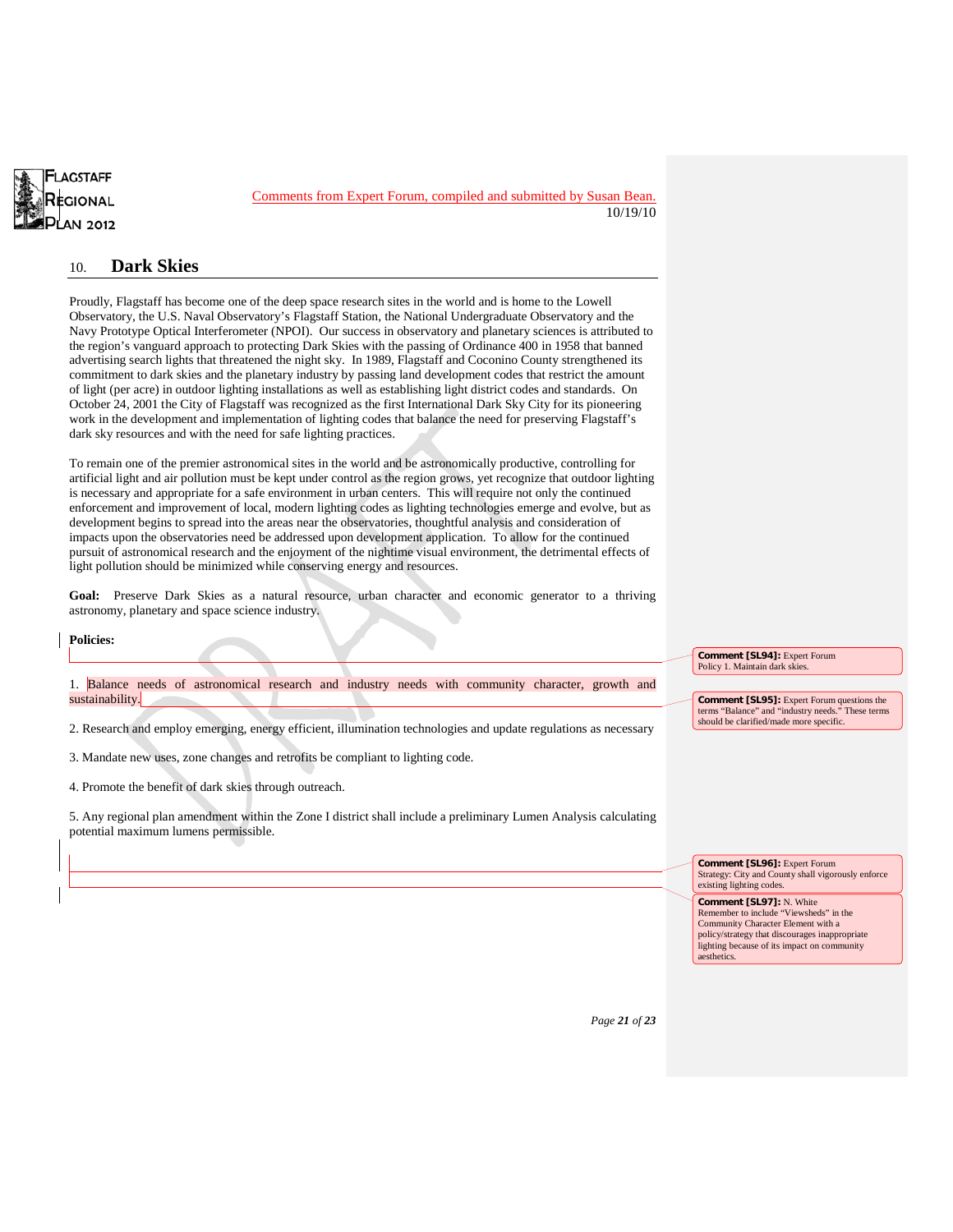

### **11. Natural Quiet**

*"Indigenous sounds are part of what is called natural quiet. The National Park Service simply identified natural quiet as the absence of man-made sounds. Natural quiet is not necessarily the absence of sound, although it is the absence of human generated sound. It is the condition that allows enjoyment of naturally occurring sounds, the sounds native to an area. Natural quiet, sometimes in the form of primeval silence, is fundamental …."* -- *The Power of Place And the Importance of Natural Quiet At Grand Canyon National Park*, by Jim McCarthy. Published in Boatman's Quarterly Review, Spring 2001

### **Soundscape**

Just footsteps from Flagstaff's urban core, one leaves the commotion of the city and can simply walk into forested serenity or vast open spaces. This convenient and quick access to nature is one of the many reasons why people live and visit Flagstaff and, as such, a reason to protect this way of life. As development occurs on the urban fringe and visitor/recreation traffic increases, maintaining the natural soundscape is becoming a growing concern both nationally and locally. Residents, visitors and wildlife are exposed to a variety noise sources such as airplanes, railroads, highway traffic, off-road recreational vehicles, industrial and commercial uses as well as everyday household activities. Locally, there is the desire to create a Noise Ordinance that regulates noise and prohibits sound above a certain threshold from trespassing over property lines during designated hours. Other local opportunities to address noise issues are through land use and site planning by appropriately locating intensive land uses and including buffers between uses and highway corridors.

Since a majority of the land within Coconino County is owned by the National and State Parks as well as the State Land Trust, regulatory powers typically rests with the agency. However, Flagstaff and Coconino County has the ability to influence decision-makers through being actively engaged in agency review, studies and relationship-building.

**Goal: Preserve natural quiet, soundscapes through reduction of noise pollution.**

### **Policy:**

1. Recognize urban environment soundscape differs greatly from rural areas through the creation of applicable noise ordinance with respective criteria.

2. Major commercial and industrial land use and transportation proposals adjacent to residential and natural areas shall be evaluated as to their potential noise impacts utilizing criteria to be established by the City of Flagstaff and Coconino County. Criteria shall include mitigation provisions of the adverse impacts of noise on existing and proposed land.

**Comment [SL98]:** from "Now Don't Hear This" NY Times op-ed by George Prochnik on 5-2-2010: "In recent years rigorous studies on the health consequences of noise have indicated that noise elevates heart rate, blood pressure, vasoconstriction and stress hormone levels, and increases risk for heart attacks. These reports prove that even when we've become mentally habituated to noise, the damage it does to our physiologies continues unchecked. Studies done on sleeping subjects show that signs of stress surge in response to noise like air traffic even when people don't wake. Moderate noise from white-noise machines, airconditioners and background television, for example, can still undermine children's language acquisition…

"Evidence for the benefits of silence continues to mount. Studies have demonstrated that silent [meditation improves](http://www.pnas.org/content/104/27/11483.abstract) practitioners' ability to concentrate. Teachers able to introduce silence into classrooms [report that it fosters learning](http://www.nytimes.com/2007/06/16/us/16mindful.html) and reflection among overstimulated students. Professionals involved with conflict resolution have found that by incorporating times of silence into negotiations they've been able to foster empathy that inspires a peaceable end to disputes. The old idea of quiet zones around hospitals has found new validation in studies linking silence and healing… "work being done today by urban planners involved with soundscaping demonstrates that it's easier to create oases of quiet — by, for example, creating common areas on the rear sides of buildings with plantings that absorb sound — than it is to lower the volume of a larger area by even a few decibels. And having access to these oases can greatly enhance quality of life … even people who live in loud neighborhoods report a 50 percent drop in their general noise annoyance levels if residential buildings have a quiet side. These modest sanctuaries can provide at least a taste of silence, which is then recognized not to be silence at all, but the sounds of the larger world we inhabit: birdsong and footsteps, water,

#### **Comment [SL99]:** M. Jackson that the

voices and wind."

**Comment [SL100]:** M. Jackson and create applicable noise ordinances to preserve natural quiet in residential neighborhoods and open space preserves.

**Comment [SL101]:** M. Jackson Evaluate major…

**Comment [SL102]:** M. Jackson (delete)

**Comment [SL103]:** M. Jackson "existing and proposed land" is not clear

**Comment [SL104]:** 3. Encourage creation of

quiet spaces in urban areas with plantings that absorb sound.

**Comment [SL105]:** E. Nowak **Need goal, policies and strategies to address the effects of traffic and other noise on wildlife populations.**

*Page 22 of 23*